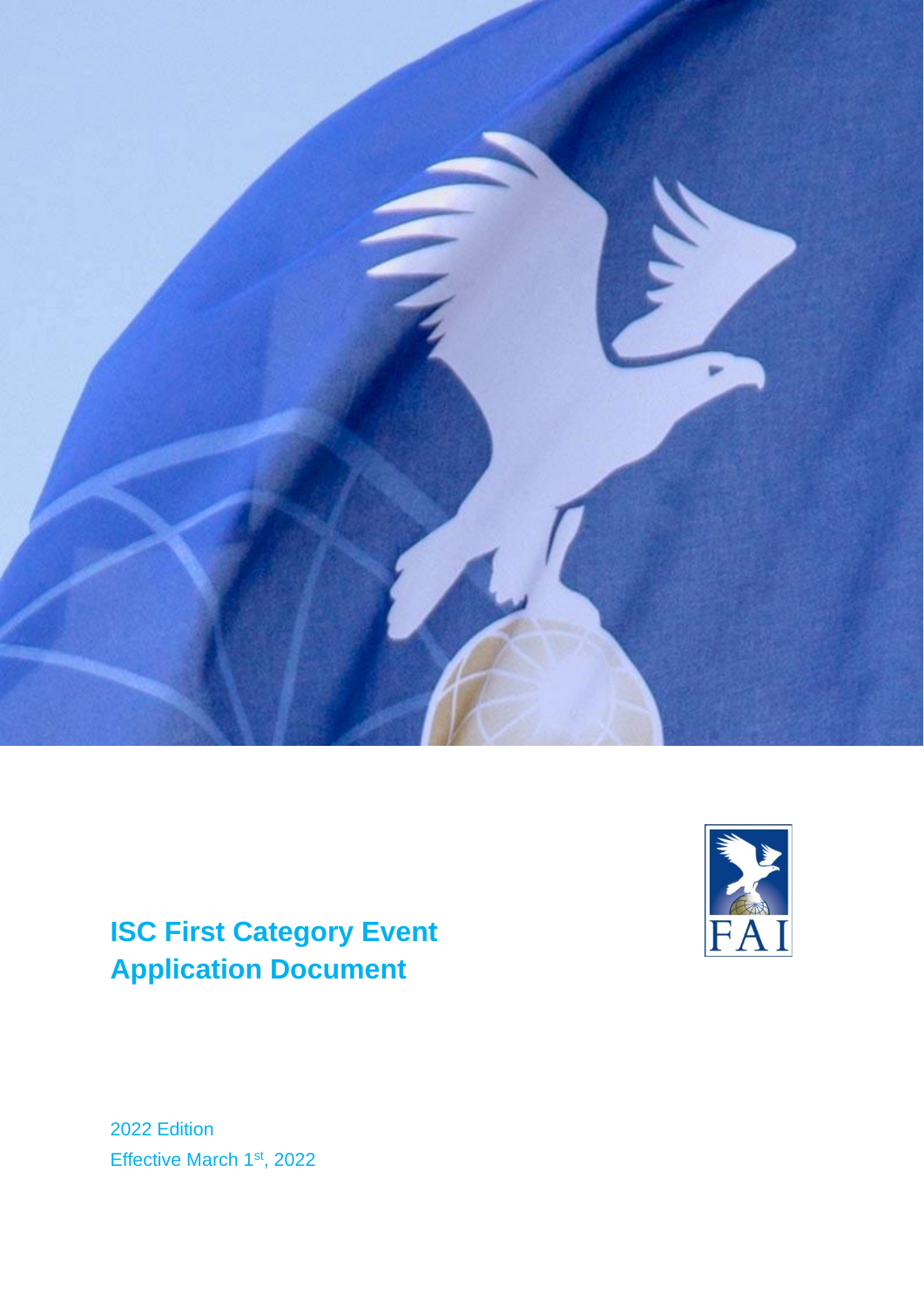## **Copyright 2022**

All rights reserved. Copyright in this document is owned by the Fédération Aéronautique Internationale (FAI). Any person acting on behalf of the FAI or one of its Members is hereby authorised to copy, print, and distribute this document, subject to the following conditions :

- **1. The document may be used for information only and may not be exploited for commercial purposes.**
- **2. Any copy of this document or portion thereof must include this copyright notice.**
- **3. Regulations applicable to air law, air traffic and control in the respective countries are reserved in any event. They must be observed and, where applicable, take precedence over any sport regulations**

Note that any product, process or technology described in the document may be the subject of other Intellectual Property rights reserved by the Fédération Aéronautique Internationale or other entities and is not licensed hereunder.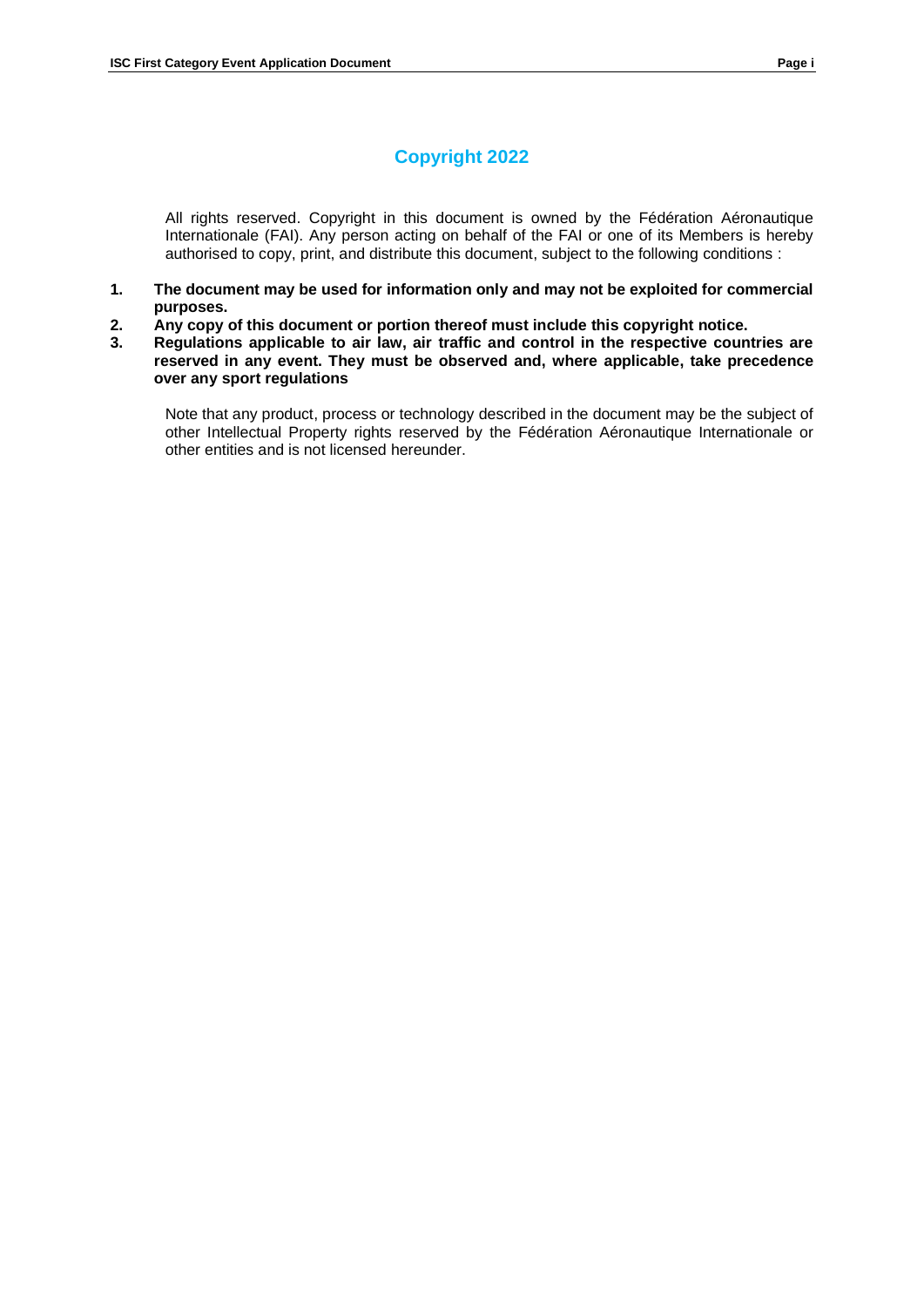## **TABLE OF CONTENTS**

This document, the ISC First Category Event Application Document, takes effect on the 1<sup>st</sup> March, 2022.

|              | <b>Table of contents</b><br>Page                               |  |
|--------------|----------------------------------------------------------------|--|
| 1            |                                                                |  |
| $\mathbf{2}$ |                                                                |  |
| 21           |                                                                |  |
| 2.1.1        |                                                                |  |
| 2.1.2        |                                                                |  |
| 2.1.3        |                                                                |  |
| 2.2          |                                                                |  |
| 2.2.1        |                                                                |  |
| 2.2.2        |                                                                |  |
| 2.2.3        |                                                                |  |
| 2.2.4        |                                                                |  |
| 2.2.5        |                                                                |  |
| 2.2.6        |                                                                |  |
| 2.3          |                                                                |  |
| 2.4          |                                                                |  |
| 3            |                                                                |  |
| 3.1          |                                                                |  |
| 3.2          |                                                                |  |
| 3.3          |                                                                |  |
| 3.4          |                                                                |  |
| 4            | SCHEDULE 1, ANNEX 1, 2 AND 3 OF FAI/ISC ORGANISER AGREEMENT  8 |  |
|              |                                                                |  |
|              |                                                                |  |
|              |                                                                |  |

<span id="page-2-0"></span>The 2022 Edition differs from the 2020 Edition in those paragraphs with a vertical bar in the margin.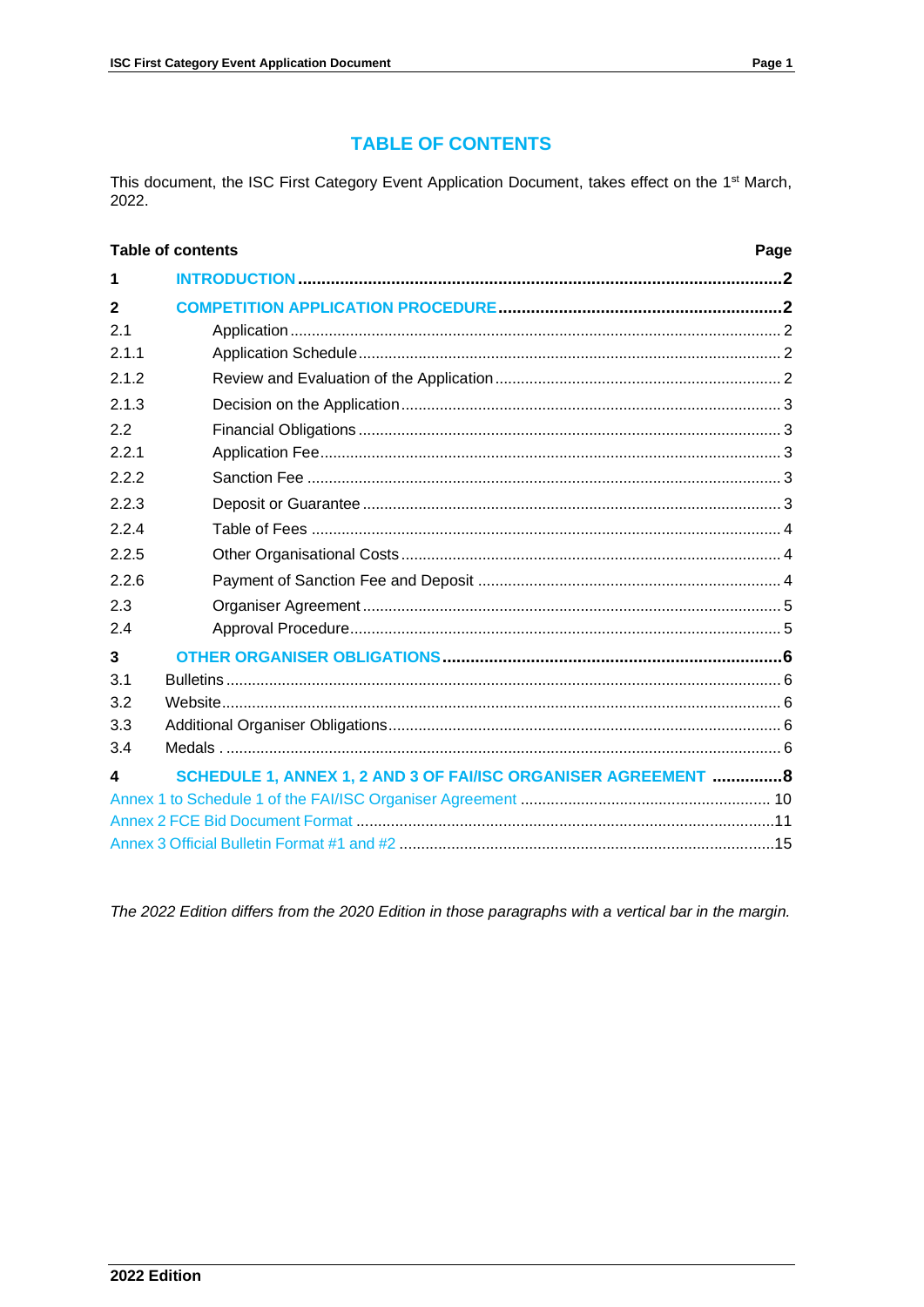## **1 INTRODUCTION**

All applications to host an ISC First Category Event (FCE) must follow the procedures and timing outlined in Part 2 of this document and in the case of a successful bid, must comply with the other obligations listed in Part 3.

An FCE is defined in the FAI Sporting Code, General Section 4.4.1.1, 2 and 3 as:

- World Air Games (WAG), as approved by the General Conference.
- World Parachuting Championships (WPC), World Indoor Skydiving Championships (WISC) and Continental Regional Championships (CRC) as approved by the FAI Air Sport Commissions concerned and confirmed by the Executive Board as part of their approval of the FAI Sporting Calendar (Statute 4.2.2.11 refers).
- International Sporting Events approved by the FAI Air Sport Commissions concerned.

The ISC Bureau and the relevant Competition Committee Chairs are available to give help and advice at any stage of the process (contact via the ISC President).

## <span id="page-3-0"></span>**2 COMPETITION APPLICATION PROCEDURE**

The terms of this document are compulsory for all potential Organisers submitting a bid to host an ISC FCE.

- <span id="page-3-1"></span>2.1 APPLICATION
- <span id="page-3-2"></span>*2.1.1 Application Schedule*

The application must be submitted by a NAC or an ISC recognized National Parachuting Authority or a potential Organiser to the ISC President together with proof of timely payment to FAI of the relevant Application Fee (2.2.1. and 2.2.4).

- (1) No later than October  $1<sup>st</sup>$  of the calendar year before the Plenary Meeting when the decision on the application is made (see 2.1.3) or
- (2) Where no other application has been received and/or approved, no later than October 1<sup>st</sup> in the calendar year before the calendar year scheduled for the event.

Any application may be checked with the relevant Committee(s) prior to submission for completion of details, with the proviso that entry fees need only be included in the final application.

An application must contain all the information indicated in Annex 2 "FCE Bid Document Format" and the Application Fee as described in 2.2.1 below must be paid to the FAI to the credit of ISC at the time the application is submitted.

The decision to consider an application submitted after the time specified above is subject to the provisions of ISC Internal Regulations, 3.8.3, requiring a Bureau decision on conflict with other applications, followed by the necessary two-thirds vote for the application to be placed on the Agenda of the Plenary Meeting.

No application will be considered unless the required application fee has been paid and the application is accompanied by the required draft Organiser Agreement, as per paragraph 2.3 below.

#### <span id="page-3-3"></span>*2.1.2 Review and Evaluation of the Application*

- (1) The ISC Bureau will review all applications submitted in accordance with this document.
- (2) The Bureau has no power to change the original application in any way.
- (3) The Bureau will take advice from the relevant Competition Committee Chair(s) in order to evaluate the applications.
- (4) The Bureau will liaise with the applicant to clarify facts and information and to rectify omissions.
- (5) All application information must be kept confidential and the persons involved in the review process may not discuss the contents of the application with any person other than the applicant or amongst themselves.
- (6) The ISC Bureau will make a recommendation to the ISC Plenary Meeting, so that a decision may be made by the ISC Plenary as to whether to grant or refuse Sanction.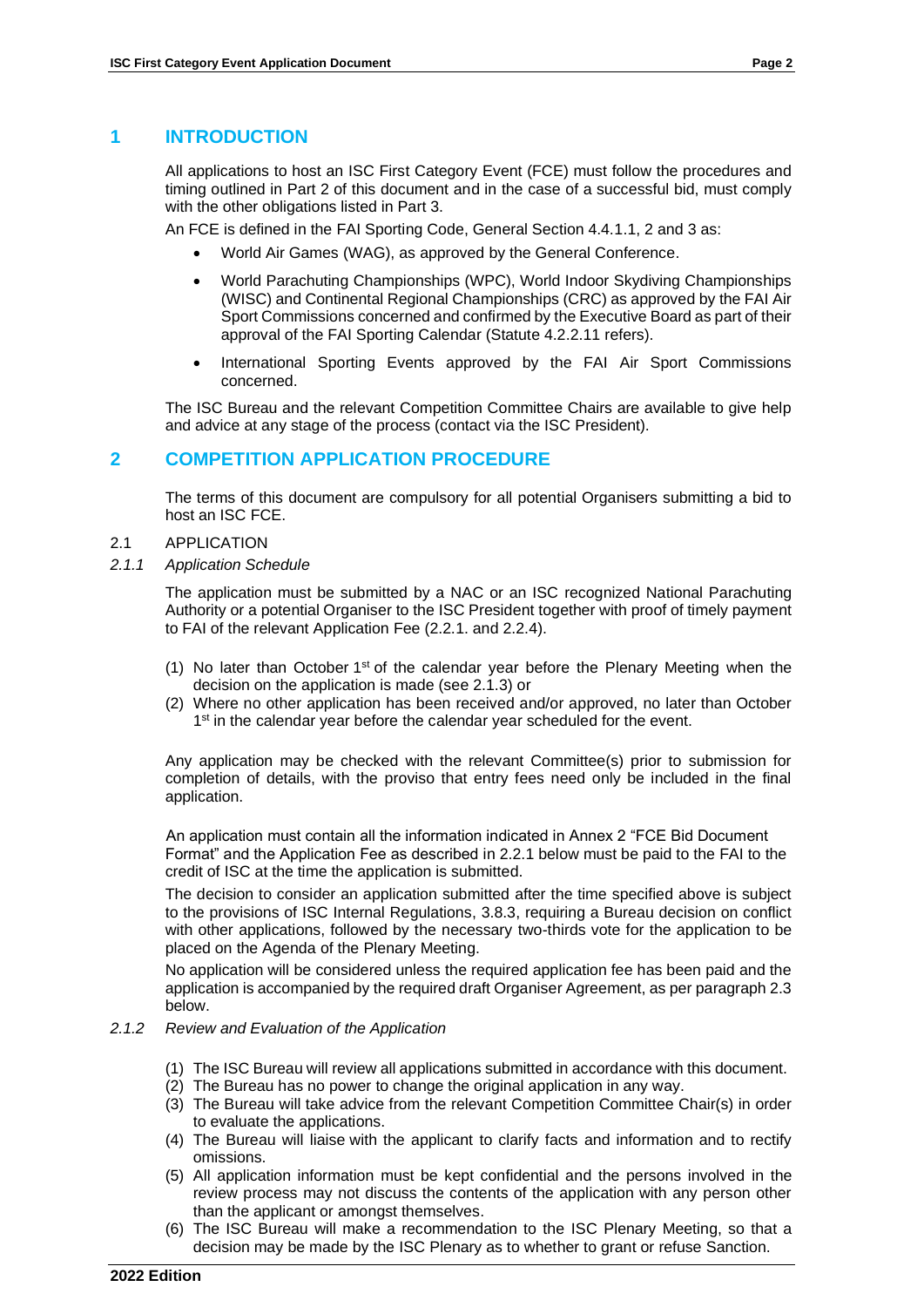#### 2.1.3 *Decision on the Application*

The ISC Plenary decision on whether to approve or reject an application to organise an FCE will take place in accordance with the following timeline criteria:

- i) The decision may not be made before the Plenary Meeting which takes place no earlier than two calendar years before the year in which the FCE is scheduled.
- ii) If an application has been received by October  $1<sup>st</sup>$  before the Plenary Meeting which takes place no earlier than two calendar years before the year in which the FCE is scheduled, a decision to approve or reject the application will be made at that Plenary Meeting.
- iii) If no decision can be made in accordance with (ii) and an application is received by October 1<sup>st</sup> before the Plenary Meeting which takes place one calendar year before the year in which the FCE is scheduled, a decision to approve or reject the application will be made at that Plenary Meeting.
- iv) If no decision can be made in accordance with (iii) and an application is received by October 1<sup>st</sup> before the Plenary Meeting which takes place in the year in which the FCE is scheduled, a decision to approve or reject the application will be made at that Plenary Meeting.

Example:

FCE for 2025:

- a) Application submitted by October 1<sup>st</sup>, 2022. The decision will be made at the 2023 ISC Plenary Meeting.
- b) If no application submitted or approved in accordance with a), a decision will be made at the 2024 ISC Plenary Meeting for any application submitted by October 1st, 2023.
- c) If no application submitted or approved in accordance with b), a decision will be made at the 2025 ISC Plenary Meeting for any application submitted by October 1<sup>st</sup>, 2024.

Applications to organise a Para-Ski FCE or a Mondial may be exempt from the timeline criteria if agreed to by a 2/3 majority vote of the ISC Plenary on a recommendation by the ISC Bureau to that effect.

#### <span id="page-4-0"></span>2.2 FINANCIAL OBLIGATIONS

A bidder has several financial obligations related to the organization of an ISC competition.

<span id="page-4-1"></span>*2.2.1 Application Fee*

An Application Fee as per the table below must be paid with every Application submitted to the ISC. This Fee must be paid no later than one week before the date on which the final Application is sent to the ISC President.

- The application fee will be:
- (1) Returned if Sanction is refused by the ISC
- (2) Retained by the ISC
	- a) if the Application is withdrawn prior to any decision with respect to Sanction unless the ISC Bureau considers that the withdrawal is beyond the control of the applicant in which case it will be returned,
	- b) if Sanction is granted, but the FCE cannot take place for any reason.
- <span id="page-4-2"></span>*2.2.2 Sanction Fee*

A Sanction Fee, as per the table below, is levied by the ISC in respect of only those Delegation Members, who are competitors, team videographers, Heads of Delegation, Team Managers and Team Coaches listed on an Official Entry Form. The FAI Controller will establish an estimated total that must be paid by the Organiser to the FAI at least 7 days before the published official start date of the competition. The FAI Controller shall then establish the actual number of participants to allow for a final settlement before the Jury approves the competition results and declares the event to be valid.

<span id="page-4-3"></span>*2.2.3 Deposit or Guarantee*

The Organiser will either pay a Deposit as per the table below or provide a Guarantee (e.g. letter of credit, certificate of deposit) to the FAI/ISC no later than 30 days before the starting date of the Sporting Event, in a manner acceptable to the ISC. The form of a Guarantee must be determined by the Organiser and must be accepted by the ISC Bureau before the Sporting Event may be approved by the ISC Plenary. The amount of the Guarantee must be equal in value to the required Deposit on the date that the Sporting Event is approved by the ISC Plenary.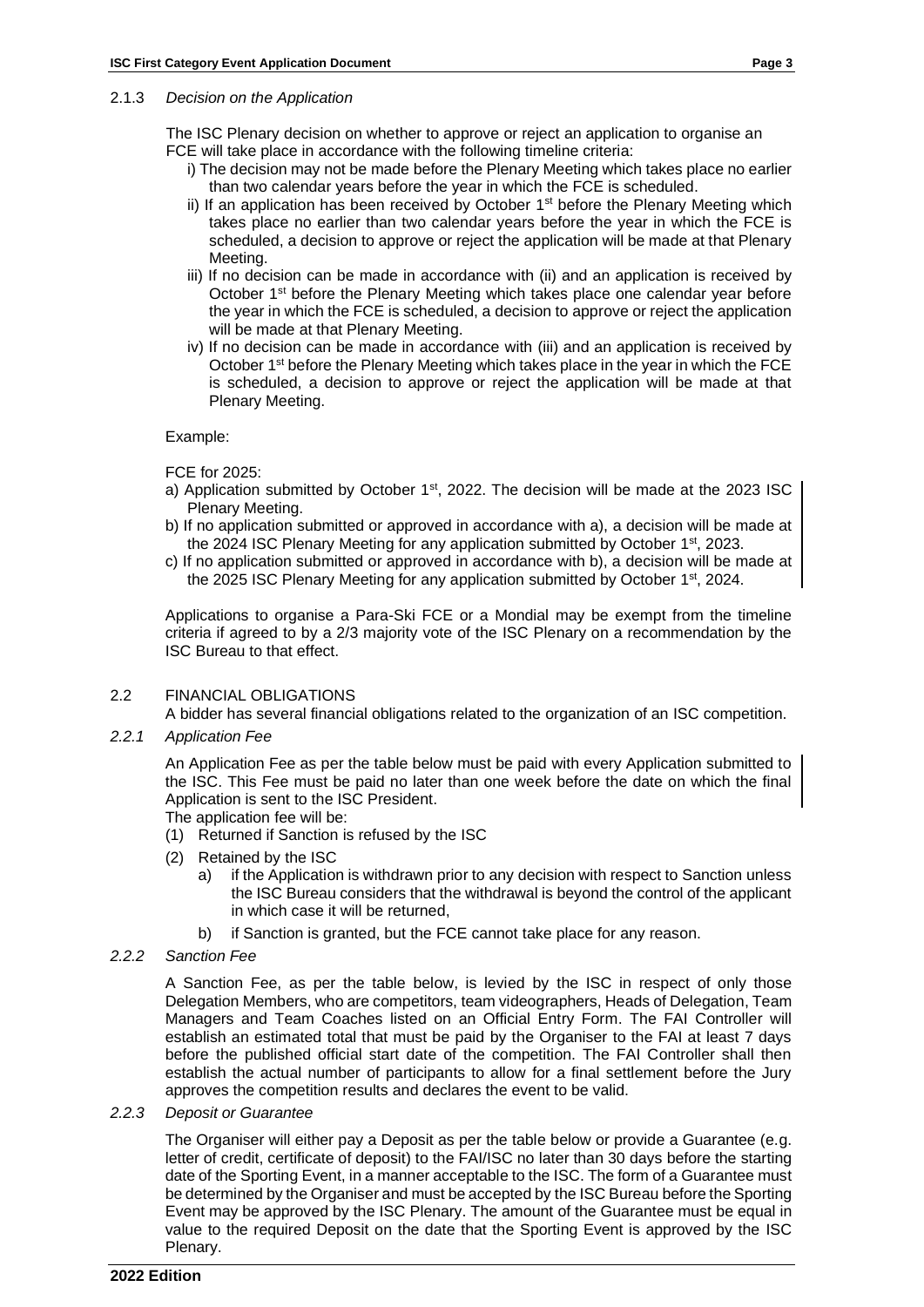In the case of World Cups or other FCEs, a lesser amount may be agreed to by the ISC Plenary Meeting, upon recommendation from the ISC Bureau, or the ISC Competition Committee(s) concerned.

This Deposit will be refunded in full to the Organiser or the Guarantee will be cancelled as soon as possible after the ISC Bureau has received the report from the Jury (SC5 4.7.2.6) but in no case later than 30 days after the end of the competition except in situations as laid out in Annex 1 of Schedule 1 and § 6 of the Organiser Agreement.

<span id="page-5-0"></span>*2.2.4 Table of Fees*

|                                              | Discipline(s)                                                       |
|----------------------------------------------|---------------------------------------------------------------------|
| Application Fee (1) to accompany application | €800 for each Discipline (see Section 5,<br>1.1.1.4 and $1.1.1.5$ ) |
| Deposit (2)                                  | One Discipline: €5000                                               |
|                                              | Two Disciplines: €9000<br>$\bullet$                                 |
|                                              | Three Disciplines: €12000<br>$\bullet$                              |
|                                              | Four Disciplines: €14000<br>$\bullet$                               |
|                                              | Five or more Disciplines: €15000<br>$\bullet$                       |
| <b>Sanction Fee</b>                          | The amount applicable in the year in<br>which the FCE is held.      |

Note:

- (1) An FCE in Freefall Style and Accuracy Landing is regarded as one discipline for the purpose of the Application Fee and Deposit payment.
- (2) The Deposit is based on the number of disciplines included, regardless of the status of the FCE.

## <span id="page-5-1"></span>*2.2.5 Other Organisational Costs*

The organiser will bear all other organisational costs resulting from obligations as defined in the Organiser Agreement or in the Sporting Code.

- <span id="page-5-3"></span><span id="page-5-2"></span>*2.2.6 Payment of Sanction Fee and Deposit*
	- (1) The Jury may not give its approval for the competition to start until:
		- a) it receives confirmation that the required Deposit has been paid or the required Guarantee has been provided (see 2.2.3 above).
		- b) the provisional estimate of the Sanction Fee (see 2.2.2 above) has been paid to the FAI.
	- (2) If either the payment of the Deposit or the provisional estimate of the Sanction Fee does not comply with the time deadlines stated in 2.2.2 and 2.2.3 above, the ISC Bureau will review the reasons therefor and, if the Organiser is found to be responsible with no extenuating circumstances, an amount equal to 10% of the Deposit will be retained by the ISC in addition to any amount retained by reason of Annex 1 to Schedule 1 of the Organiser Agreement.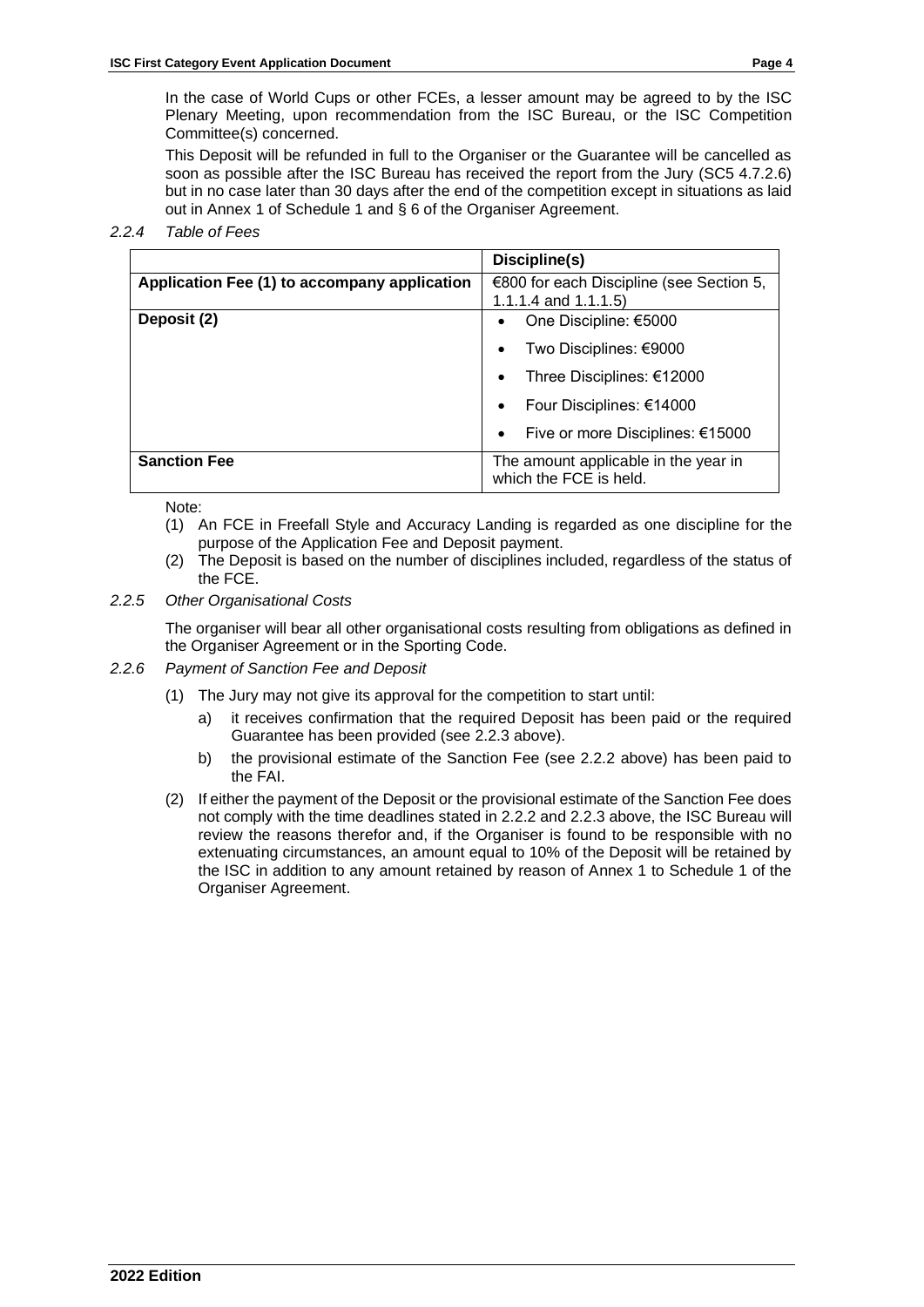### 2.3 ORGANISER AGREEMENT

The potential Organiser must contact the FAI to obtain the current version of the Organiser Agreement prior to the time of submission of the application so that an Organiser Agreement can be prepared with the correct Organiser and competition details included in the document. This Organiser Agreement must be submitted with the application and will be signed by the Organiser, the ISC and the FAI after Sanction is granted. The Organiser Agreement will set out the rights and obligations of the Organiser and shall contain, but is not limited to, the following items:

- The program of the competition
- A commitment not to increase the stated entry fees.
- A commitment to follow the Sporting Code and the applicable Competition Rules.
- An agreement to provide and pay for the judging equipment and measuring and scoring system(s) (approved as required by SC5, 4.3.1(1)) necessary to properly evaluate and score all jumps/performances made during the competition.
- An agreement to provide and pay for the necessary infrastructure and facilities, including a fast and secure internet connection for the upload of results, images and videos produced by the scoring system(s) to the ISC Official Results Website, and to give the highest priority to the timely posting of the official results.
- An agreement to pay the Sanction Fee to the FAI/ISC.
- An agreement to pay the Deposit specified in Schedule 1 of the Organiser Agreement.
- An agreement to appoint the members of the panel of judges as the only Official Observers for the purposes of controlling and certifying competition records.
- An agreement to issue the Official Information Bulletins (SC5 4.1.5).
- An agreement to obtain and pay for all necessary medals, cups and awards in accordance with 3.4 and applicable competition rules.
- An agreement to cover the travel, food and accommodation for the following officials: Assistant to the Chief Judge, FAI Controller, Electronic Scoring Operator, CP Course Technical Director, SP Scoring Technical Director and WS Technical Scoring Director, plus any other expenses connected with the duties of the last five.
- An agreement to cover the food, accommodation and local transport of the panel of International Judges not covered by above.
- A copy of the required Organiser Agreement may be obtained from FAI. Care must be taken to ensure that the ISC specific Organiser Agreement is obtained. A copy of Schedule 1 and the Annex thereto are included in Section 4 of this document.

## <span id="page-6-0"></span>2.4 APPROVAL PROCEDURE

- 2.4.1 The applicant will not be allowed to make any presentation to the ISC Plenary but may answer questions and/or distribute written promotional material.
- 2.4.2 Approval may be granted without the proposal for Event Officials but ISC approval for Event Officials will be required no later than the ISC Plenary Meeting in the year of the Event.
- 2.4.3 The application and the appointment of the FAI Controller must each be approved by the ISC Plenary Meeting by a simple majority vote.
- 2.4.4 After approval, the program for the competition, which is appended to the Organiser Agreement, and all detailed items in the approved and sanctioned bid document may not be changed without further approval from the ISC Bureau or the competition Jury.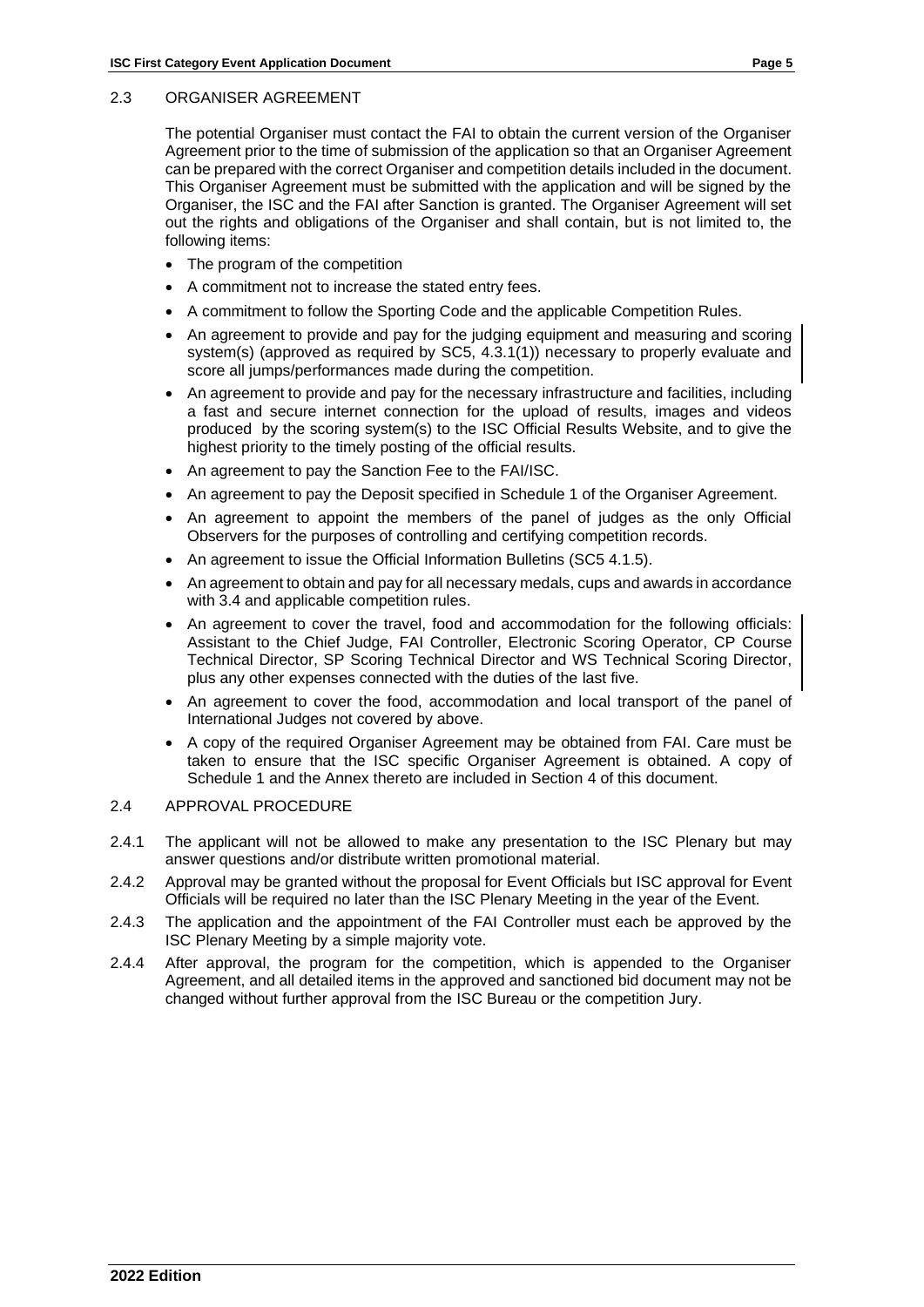## <span id="page-7-1"></span><span id="page-7-0"></span>3.1 BULLETINS

- 3.1.1 The FAI Member/NAC organising an FCE will prepare two Official Information Bulletins in electronic format to be posted on the FAI/ISC Website. All bulletins must be in English. An Official Information Bulletin must be approved by the ISC Bureau before issue (see SC5 4.1.5). The first Bulletin must be issued at least 4 months before the start of the FCE in question. The second Bulletin will be issued at a date chosen by the Organiser which must be at least 30 days before the start of the FCE in question.
- 3.1.2 The first Official Information Bulletin must contain the following information listed in Annex 3 "Official Bulletin Format".
- 3.1.3 The second Official Information Bulletin should in principle only contain new, additional and/or changed information, listed in Annex 3 below. If, however the second Bulletin repeats the information of Bulletin #1, then all new/additional/changed information must be placed at the beginning of the bulletin.

## <span id="page-7-2"></span>3.2 WEBSITE

- (1) The Organiser of an FCE may have a specific FCE Website, or use part(s) of its current Website for information about an FCE.
- (2) The FCE Website may be public before the date of publication of Official Information Bulletin #1. If this is the case, it may only contain information as per the accepted bid.
- (3) The Official Information Bulletins may only be posted on the FCE Website by means of links to the FAI/ISC Website.
- (4) The FCE Website may be used for both the provisional and final entry of Delegations, and for information on the status of preliminary and final registered Delegations.
- (5) The FCE Website may post results. Official results may only be posted in the form of links to the ISC Official Results Website.
- 3.3 ADDITIONAL ORGANISER OBLIGATIONS

These can be found in the Sporting Code, Section 5, Chapter 4, key paragraphs being:

- 4.1.6. Organisers Website
- 4.3.1. Judging and Scoring Equipment
- 4.3.3. Judges' Training Course
- 4.3.4. Aircraft and Pilots
- 4.3.5. Meteorological Service
- 4.3.6. Lodging, Food and Transport
- 4.3.7. Interpreters
- 4.3.8. Viewing Equipment
- 4.3.9. Wind Tunnels
- 4.5.3. Organiser's Responsibilities
- 4.9.2. Oficial Results
- 4.9.3. Recording Media
- 4.9.4. Documents
- <span id="page-7-3"></span>3.4 MEDALS
- 3.4.1 In accordance with Sporting Code, General Section, 4.15.3.2, the Organiser has the option to purchase the medals from the FAI/ISC (FAI/ISC medals) or to supply the medals from another source.
- 3.4.1.1 If the Organiser decides to use medals supplied by FAI, the commission will order these medals no later than the time determined by FAI in the year prior to the year in which the FCE in question is being held. This lead time is required by FAI in order to meet supplier logistics and manufacturing schedules.
- 3.4.1.2 If the medals are not purchased from the FAI/ ISC, the medals must conform to the current FAI specifications. The Organiser will obtain the approval of the FAI Controller for the quality and design of any medals that are not FAI/ISC Medals.

If the Organiser decides to supply the medals certain timelines for medal design, order and delivery have to be followed. Information can be provided on request.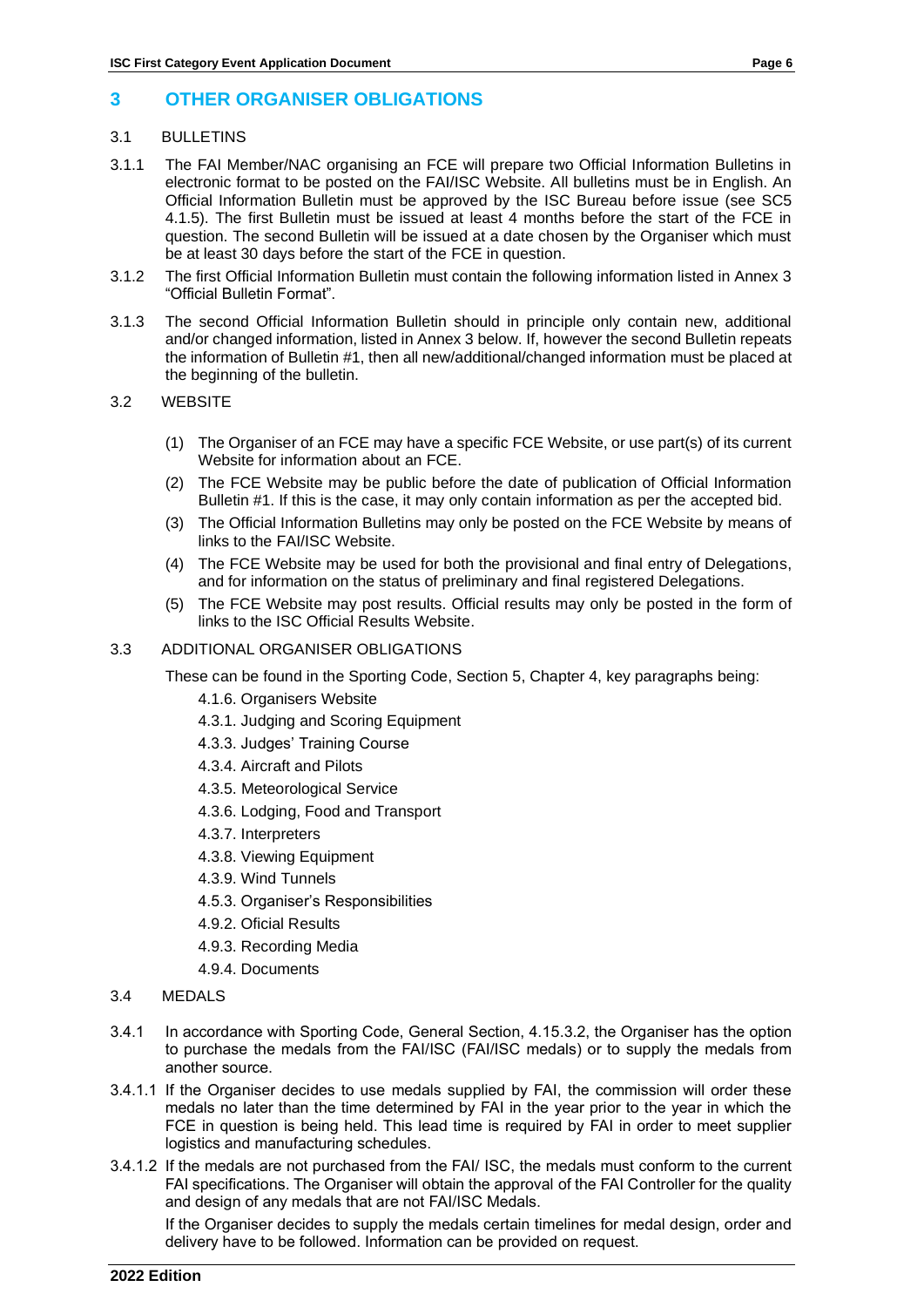- 3.4.2 Medals will be awarded to individual competitors placed first, second and third in any valid FAI/ISC event and to all members of any team placed first, second and third in any valid FAI/ISC event.
- 3.4.3 The necessary medals will be supplied by the Organiser, who will pay for all costs for such medals.
- 3.4.4 The number of medals required will be determined by the Chair of the relevant ISC Competition Committee.
- 3.4.5 The medal must reflect the title, location, nature and event of the FCE in question.
- 3.4.6 No diplomas will be awarded, unless otherwise described in Competition Rules.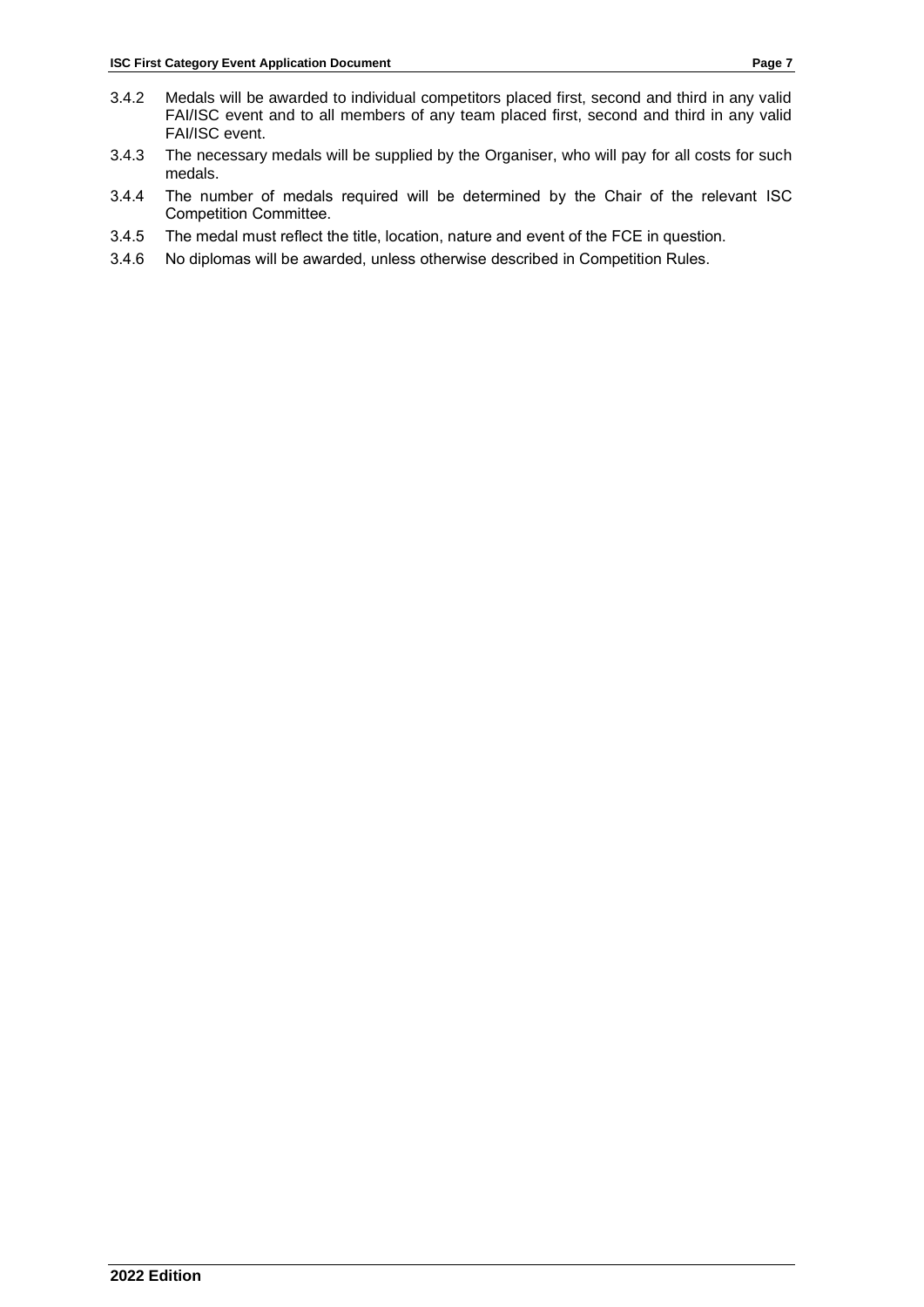## <span id="page-9-0"></span>**4 SCHEDULE 1, ANNEX 1 to SCHEDULE 1, ANNEX 2, ANNEX 3**

## ORGANISER AGREEMENT SCHEDULE 1

## **FINANCE**

## **1 PRE-SPORTING EVENT DEPOSIT**

The Organiser warrants and undertakes as follows:

1.1 To either pay a Deposit as per table below or provide a Guarantee (e.g. letter of credit, certificate of deposit) to the FAI/ISC no later than 30 days before the starting date of the Sporting Event, in a manner acceptable to the Commission. The form of a Guarantee must be determined by the Organiser and must be accepted by the ISC Bureau before the Sporting Event may be approved by the ISC Plenary. The amount of the Guarantee must be equal in value to the required Deposit on the date that the Sporting Event is approved by the ISC Plenary.

The amount of the Deposit is based solely on the number of disciplines included, regardless of the status of the FCE:

- One Discipline: €5000
- Two Disciplines: €9000
- Three Disciplines: €12000
- Four Disciplines: €14000
- Five or more Disciplines: €15000

In accordance with 2.2.3 of the ISC FCE Application Document, this Deposit will be refunded in full to the Organiser or the Guarantee will be cancelled within the time frame specified, unless the provisions of 1.3 and 1.4 below and Annex 1 apply.

- 1.2 To pay to the FAI/ISC a Sanction Fee, in accordance with SC5, 4.1.3., in respect of all competitors, team videographers, Heads of Delegation, Team Managers and Team Coaches listed on an official entry form. The payment procedure is outlined in the FCE Application Document and requires that the FAI Controller shall first establish a provisional estimate, which must be paid to the FAI at least seven days before the published start date of the competition and before the Jury gives its approval for the FCE to begin (SC5, 4.5.1). The FAI Controller shall then establish the actual number of participants to allow for a final settlement before the Jury may approve the competition results and declare the event to be valid.
- 1.3 All or part of the Deposit may be retained by the FAI in accordance with Annex 1 to this Schedule.
- 1.4 All or part of the Deposit may be retained by FAI in the event of the Sporting Event being declared invalid or in the event of any unremedied breach of agreement under clause 6 of this Agreement as a non-refundable advance against the income expected under clause 3 of this Schedule 1. The amount to be retained by FAI shall be determined in accordance with Annex 1 to this Schedule.
- 1.5 Payment of the Application Fee, Deposit (if payment is made instead of a Guarantee being provided) and the Sanction Fee must be made upon receipt of an FAI invoice to the FAI bank account:<br>Beneficianu Beneficiary: Fédération Aéronautique Internationale

| Dellelluidiv.    | Federation Reformational internationale        |
|------------------|------------------------------------------------|
| Address:         | Av. de Rhodanie 54, 1007 Lausanne, Switzerland |
| Bank:            | Credit Suisse Ltd (Switzerland)                |
| IBAN:            | CH31 0483 5045 7968 3200 0                     |
| Account number:  | 457968-32                                      |
| BIC/Swift:       | CRESCHZZ80A                                    |
| Clearing number: | 4835                                           |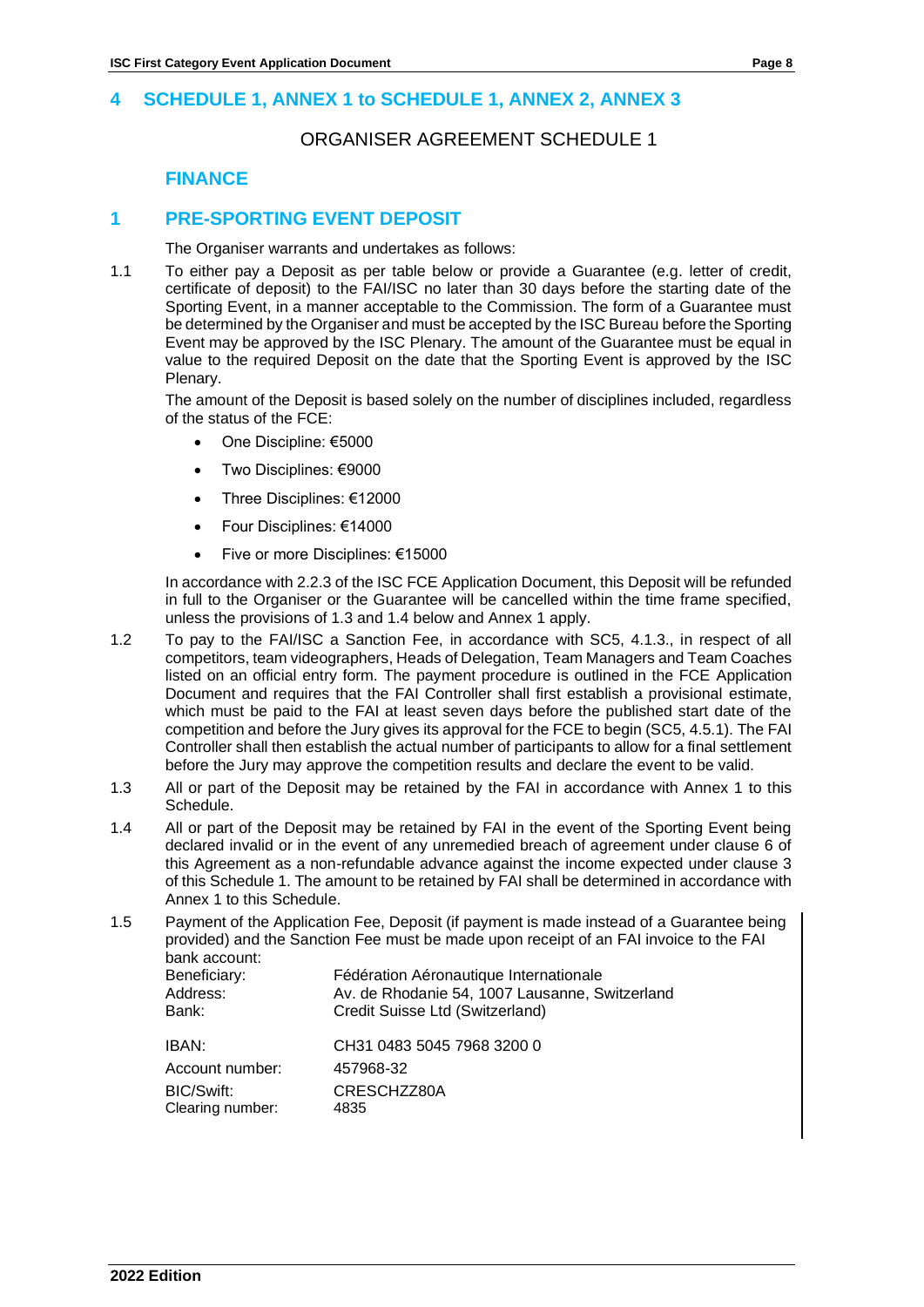## **2 ORGANISATIONAL COSTS**

The Organiser warrants and undertakes to be responsible for and to bear all costs (including any taxes thereon) of organising the Sporting Event, including but not limited to:

- (1) provision and operation of appropriate venue and equipment (as described in Schedule 3);
- (2) media facilities;
- (3) local travel costs for all participants between accommodation and contest site, if included in the organisation proposal;
- (4) security and emergency medical costs and such on-site insurance cover as the FAI shall reasonably require;
- (5) protocol;
- (6) opening, awards and closing ceremonies;
- (7) compliance with the organisational requirements of FAI Sporting Code, Section 5.

## **3 DISTRIBUTION OF FINANCIAL SURPLUS**

- 3.1 "Financial Surplus" shall mean any and all revenues receivable from the exploitation of the Rights set out in Schedule 4 or otherwise generated by the Sporting Event (including for the avoidance of doubt but without limitation revenues arising from broadcasting, ticketing, sponsorship, advertising, merchandising, licensing, etc.), less the costs reasonably incurred by the Organiser for the purpose of exploiting the Rights or any commissions, royalties or other costs reasonably payable by the Organiser to third parties in connection with the Rights.
- 3.2 The Organiser shall pay to the FAI within 30 days of such Rights fees becoming receivable by the Organiser:
	- (1) 10% of the financial surplus receivable by the Organiser in relation to the recording transmission or other broadcast of sound or visual images relating to the Sporting Event; and
	- (2) 10% of the financial surplus receivable by the Organiser in relation to the exploitation of all other Rights including without limitation ticketing, sponsorship, advertising, merchandising, licensing, etc.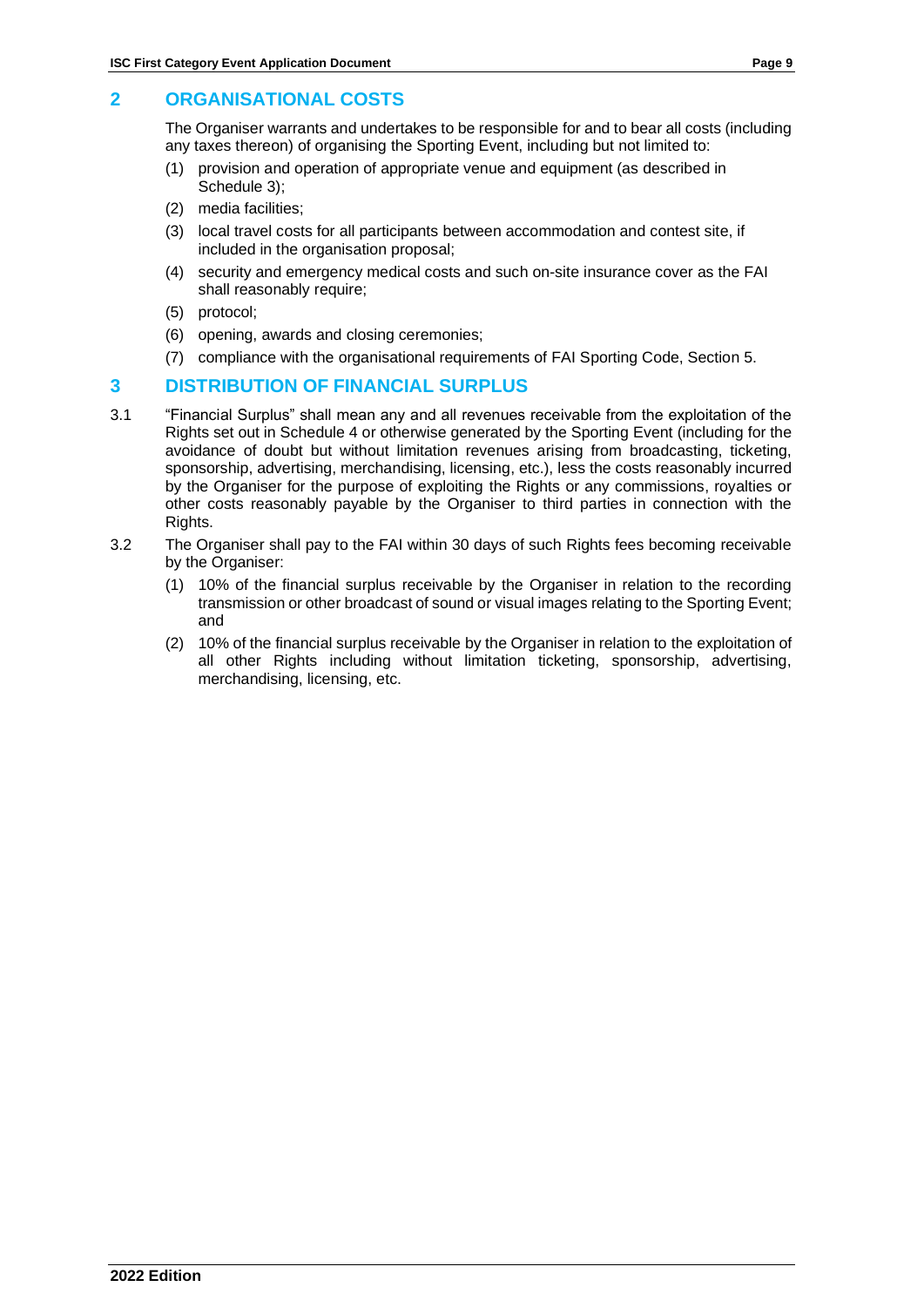## **ANNEX 1 TO SCHEDULE 1 OF THE FAI/ISC ORGANISER AGREEMENT**

In the event of any circumstance set forth below, the FAI/ISC may retain all or part of the Deposit, as follows:

- (1) In the case of non-payment of the Sanction Fee, in whole or in part, the FAI shall be entitled to retain such amounts of the Deposit as are sufficient to meet the deficit.
- (2) If the Jury decides to terminate the Sporting Event in accordance with the provisions of FAI Sporting Code General Section paragraph 5.4.2.4., thus invalidating the Event, 100% of the Deposit shall be retained.
- (3) If the President of the Jury decides to interrupt the Sporting Event in accordance with the provisions of FAI Sporting Code General Section paragraph 5.4.2.4., in order to allow the Jury to consider the Organiser's failure to abide by the FAI regulations, and the Event is not restarted, then 75% of the Deposit shall be retained.
- (4) If the President of the Jury decides to interrupt the Sporting Event in accordance with the provisions of FAI Sporting Code General Section paragraph 5.4.2.4, in order to allow the Jury to consider the Organiser's failure to abide by the FAI regulations, and if the Event is restarted, then 20% of the Deposit shall be retained for each full day or part thereof lost due to interruption, but the amount retained may not exceed 75% of the Deposit. For this purpose, a "part" of a day is a period of no less than 4 hours.
- (5) If the report from the Jury (ref. SC5 4.7.2.6) confirms that, although the provisions of FAI Sporting Code General Section paragraph 5.4.2.4 were not invoked, the Organiser was in breach of a Contractual Commitment, then 20% of the Deposit shall be retained for each separate such breach, but the amount retained may not exceed 75% of the Deposit.

The Organiser will be informed in writing by the ISC President of the retention of a specific amount in application of the above provisions within 30 days of the receipt of the report from the Jury. The Organiser may submit a written request, to be received by the FAI or the ISC President within thirty days of receipt of the written notification of the retention from the ISC President, to have the ISC Plenary, at its next meeting, review the application of the above provisions. The ISC Plenary may decide to confirm or reduce, as circumstances dictate, the amount retained. In no circumstances may the amount retained exceed the amounts outlined above.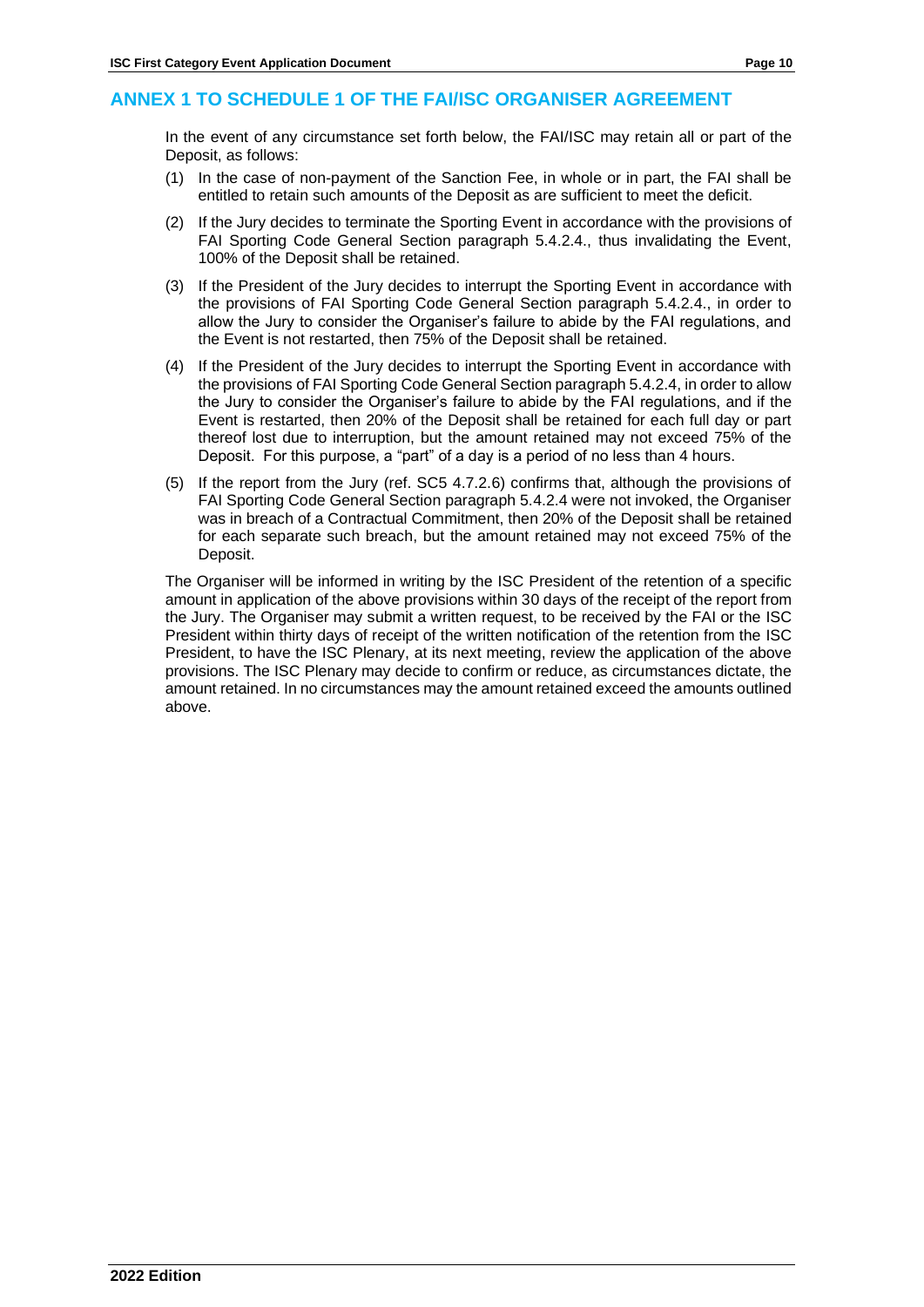## **ANNEX 2 FAI/ISC – FCE BID DOCUMENT FORMAT**

*Note 1: Bids for Indoor Skydiving will only be accepted for inclusion in the agenda for a Plenary Meeting if the proposed Wind Tunnel to be used is already built, is fully operational and is open to the public.* 

*Note 2: all information in a bid needs to be completed in accordance with this Annex 2 before a bid can be accepted for inclusion in the agenda for a Plenary Meeting.* 

## **FEDERATION AERONAUTIQUE INTERNATIONALE**



## **INTERNATIONAL SKYDIVING COMMISSION**

**"BIDDER'S NAME" OFFICIAL BID FORM**

## **"nrst/nd" FAI "Continental/World" "Parachuting/Indoor Skydiving" "Championships/World Cup" of "Event(s)" "Year"**

## 1 Event Organisers

Provide name, address, telephone numbers, e-mail and contact name for:

- 1.1 FAI Member/NAC
	- Name: Address: Zip: City: Country: Telephone: E-mail:
- 1.2 National Parachute Federation (if different from 1.1)
	- Name: Address: Zip: City: Country: Telephone: E-mail:
- 1.3 ISC Delegate

Name: p/a NAC address:

1.4 Organising Committee (if different from 1.1 or 1.2 above)

| Name:      |
|------------|
| Address:   |
| Zip:       |
| City:      |
| Country:   |
| Telephone: |
| E-mail:    |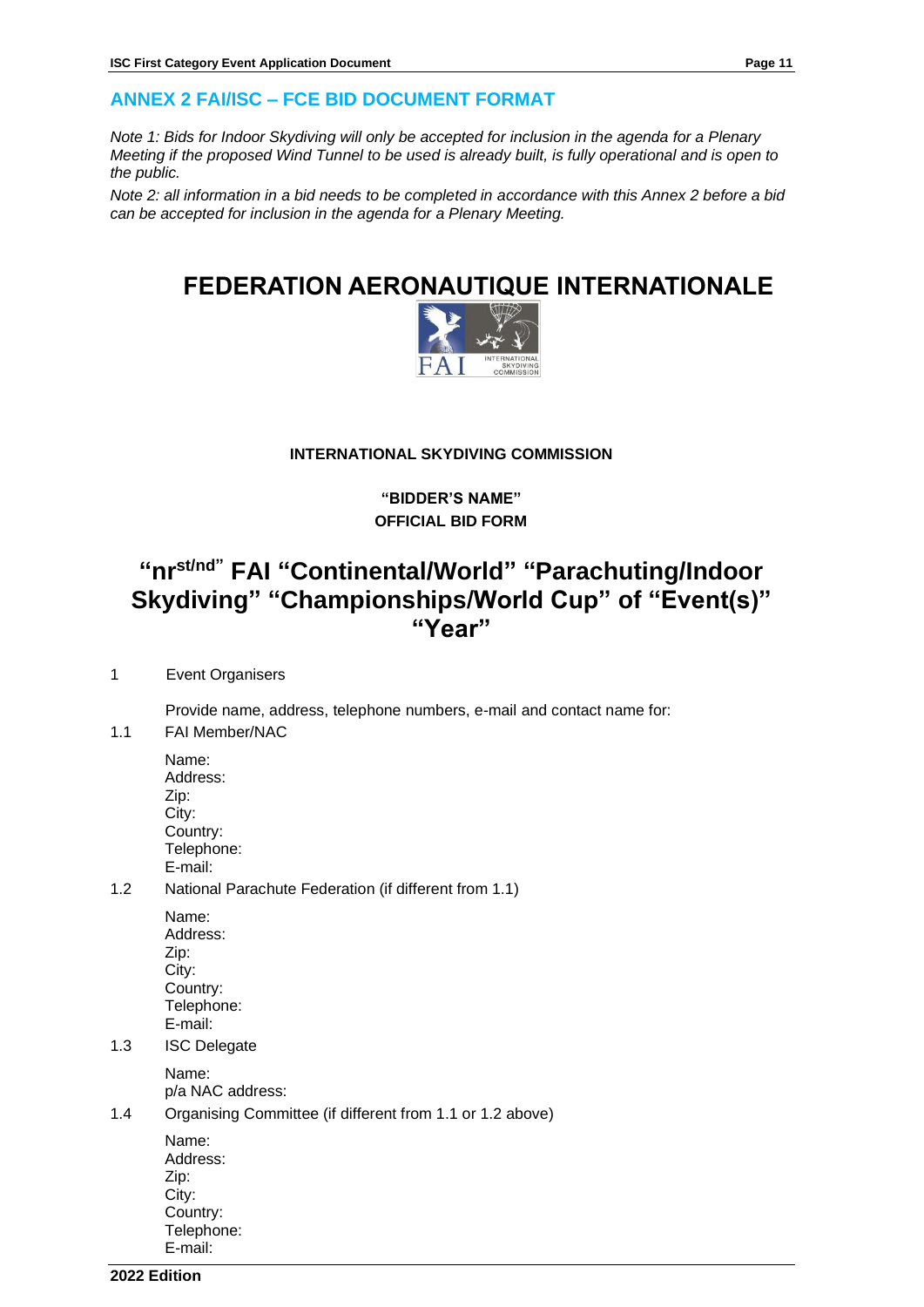1.5 Application fee

Proof of payment (scan of bank wire transfer, at the end of the bid)

Banking information for ISC refunds to the Organiser or the NAC needed for a return of the application fee if the bid is not accepted.

- a) Account Name
- b) Account Number
- c) IBAN
- d) BIC / SWIFT

e) Bank name and address (including any beneficiary/intermediary bank details if relevant)

- 1.6 Commercial rights As per FAI rulings.
- 1.7 Distribution of revenue According to FAI by-laws 5.2.1
- 2 Event Details
- 2.1 Full Name of the Event

"xst / xxnd" FAI "World/Continental" "Parachuting/Indoor Skydiving" "Championships/World Cup" of "event(s)" "year"

- 2.2 Letters of approval from the FAI Member/NAC, National Parachute Federation, Ministry of Tourism / Interior, Military Authorities, etc. If approval is not forthcoming, then a letter of no objection should be obtained.
- 2.3 Disciplines to be contested. If Canopy Piloting is included, a full description, with diagrams, pictures etc., of the courses proposed to be used must be included at the end of the bid.
- 2.4 Event Dates the time period must comply with that set out in the Competition Rules and the Sporting Code Section 5.

Complete program / Competition dates and schedule:

| Official arrival day                    | date | time |
|-----------------------------------------|------|------|
| Official practice day(s)                | date | time |
| Opening ceremony                        | date | time |
| <b>Competition starts</b>               | date | time |
| Competition ends (last take off/flight) | date | time |
| Competitors meeting (provisional)       | date | time |
| Award ceremony                          | date | time |
| Banquet & closing party                 | date | time |
| Departure day                           | date |      |
|                                         |      |      |

2.5 Location of Event (City, Airport, etc.)

A map with the venue, in relation to major cities.

- 2.6 Details of access to location by air (recommended main airport, other airports, with relevant road and rail connections (including timetables, car rental possibilities, and (if included in the bid) pickup arrangements with costs.
- 2.7 Weather conditions. Include statistics, based on the previous five years, for period/location covering wind speeds and direction, temperatures, sunshine hours, cloud cover, rainfall, sunrise and sunset times, etc.
- 2.8 Airspace restrictions, if any. Be very specific on details of NOTAMS, altitude, etc. and include a document or letter from the relevant authorities confirming that no airspace restrictions will apply during the training camp and competition.
- 2.9 Landowner restrictions. If there are any, a guarantee of access, confirmed by letter, is required. If the competition site is on an active military base or other restricted area, confirmation is required in writing from the relevant authorities that unrestricted access will be given to the site for competitors, accompanying persons and spectators.
- 2.10 Details of event insurance

The Organiser shall arrange insurance coverage in an adequate amount in connection with the event including public liability insurance meeting the applicable legal specifications. This coverage must be presented to the FAI at the earliest opportunity, but at the latest before the start of the event.

The FAI, its respective directors, employees and assigned event Personnel shall be designated as additional insured parties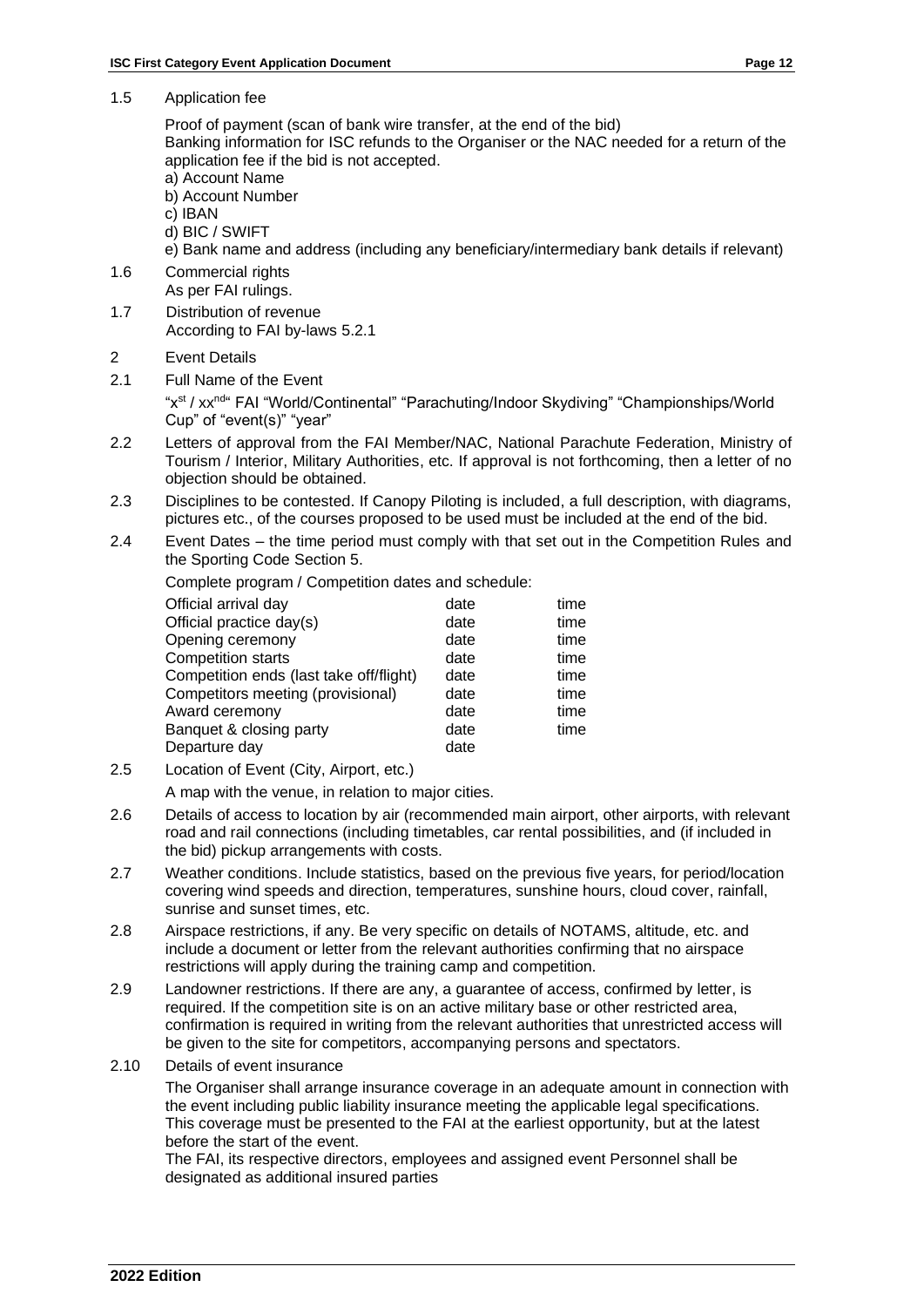- 2.11 Details of insurance required by participants:
	- Personal medical & repatriation insurance requirements (including minimum amount of coverage)
	- Third party liability insurance requirements (including minimum amount of coverage)
- 2.12 Proposed Entry Fees (with required currency), late Entry Fees (if any), for Competitors (including Alternates if different), Officials, Accompanying Persons and Judges attending the Training Course referred to in SC5, 4.3.3. Full details must be given of what is to be covered by the Entry Fee paid. (ISC sanction fee, hotel, breakfast, lunch, dinner, transport from airport to venue, local transport, banquet, competition jumps/performances, official training jumps/performances, re-jumps/re-performances, tie-break jumps/performances)

Entry fees need only to appear in the final application (FCEAD para 2.1.1)

Entry fees can include or exclude accommodation and/or dinner

#### example table:

| Competitor / official / accompanying<br>person / judge in training | Entry fee ( $\epsilon$ or other) – fee must<br>include the FAI sanction fee | Uump(s), competition<br>and official training |
|--------------------------------------------------------------------|-----------------------------------------------------------------------------|-----------------------------------------------|
|                                                                    |                                                                             |                                               |
|                                                                    |                                                                             |                                               |
|                                                                    |                                                                             |                                               |

The Organiser shall bear all costs necessary for the proper organisation and staging of the event and shall be solely liable therefor.

The Organiser represents and warrants that it has and will maintain the financial capability to properly organise and stage the event as per its bid.

2.13 Facilities

Ground and aerial photographs of Airfield / Drop zone / Wind Tunnel Brief description of competition layout (landing zone measurements and altitude) registration area / manifest / judging area / dubbing area / media area / photocopier capacity / computer and printer availability / internet connection / competitor indoor-outdoor area(s), drop zone TV, official bulletin board, rigging services, on site food services, drinking water, toilets, showers, packing area, creeper area, mock-up. Previous event(s) experience at the particular venue(s)

#### 2.14 Aircraft – number to be used, details of type, exit speed, flight time for competition round. Photographs showing the exit door and handles are recommend.

- Belts/restraints: the Organiser will advise if there are belts or restraints installed to be used by the competitors while on board.
- Weight and Balance & Pilot Currency / Safety Procedures: the Organiser will confirm that the aircraft to be used in the FCE and training periode will be operated in full compliance with the applicable Air Regulations.

Wind Tunnel details: chamber diameter, wind speed settings, height, door measurements, cameras (position and screen image), music system, etc. Photographs showing chamber and door recommended.

*All equipment required must be ready and operational for all competition jumps/performances and all official training jumps/performances.*

- 2.15 Pre-event training jumps/performances dates, aircraft, costs, etc. Tunnel time: cost, date, time reservation procedure and allotted training time per team/competitor.
- 2.16 Accommodation

Name, location, contact details, website Prices (if not included in the entry fee). Photographs of accommodation, both outside and of rooms.

- 2.17 Local transportation provided shuttle to hotels, travel times, schedule, cost (if not included in the entry fee).
- 2.18 Outline of media plan, media contacts, publicity arrangements and appointment of a Media Officer, work plan with ISC Media Liaison Officer.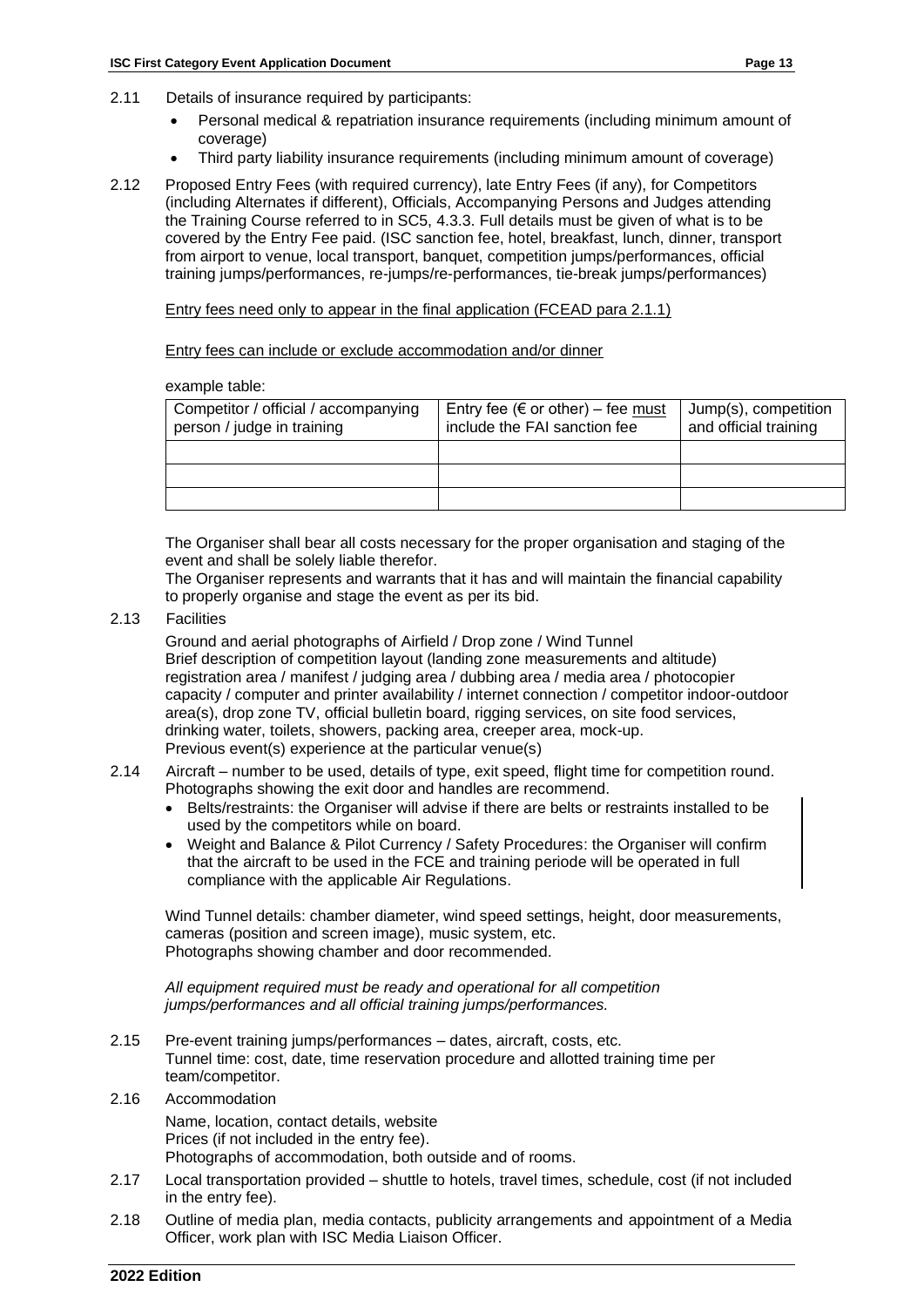2.19 Accommodation details for FAI/ISC officials.

Location and travel time, contact details, website.

Photographs of accommodation, both outside and of rooms.

2.20 Details of all judging equipment, measuring and scoring system(s) to be provided.

Approved electronic scoring system(s), listed per event.

- 2.21 Details of Public Address system to be used by Manifest and for the general public.
- 2.22 Safety

Safety plan (at the site, emergency contacts)

The medical/emergency cover provided by the organiser:

General medical services.

Available emergency medical personnel at the event including general description of medical equipment.

Available emergency response services (ambulances, helicopters etc.) including average response times.

Available medical facilities (hospital etc.) including average time for evacuation from event venue.

- 2.24 Proposals for Event Officials (Meet Director, Assistant to the Chief Judge plus, when applicable, the CP Technical Course Director, the SP Scoring Technical Director, WS Technical Scoring Director and Media Officer).
- 2.25 Details of on-site communications (radios, telephone, etc.).
- 2.26 Full details of any National, State, Provincial, Local or Aeroclub / Organiser Legislation and/or Rules that apply to the Event, the Competitors and their equipment, including use of AADs, helmets, etc.
- 2.27 Full details of applicable Visa requirements (including online government information) and assistance to be provided to Delegations to obtain such Visas and any cost for such a service.
- 2.28 Whether all necessary medals will be obtained from the FAI or supplied by the Organiser, as per 3.4.
- 2.29 Details of any Anti-Doping requirements and systems and/or process to be in place or to be expected.
- 2.30 Date of post event report.
- 2.31 In addition the following information may be provided, but is not essential for the granting of Sanction. The applicant may submit this information and any proposals for other Event Officials at a later time, if more convenient.

a) Details of Opening and Closing ceremonies (if available).

b) Planned social events (if available).

c) Ability to accommodate persons in addition to the official delegation and entry fee for them (if available).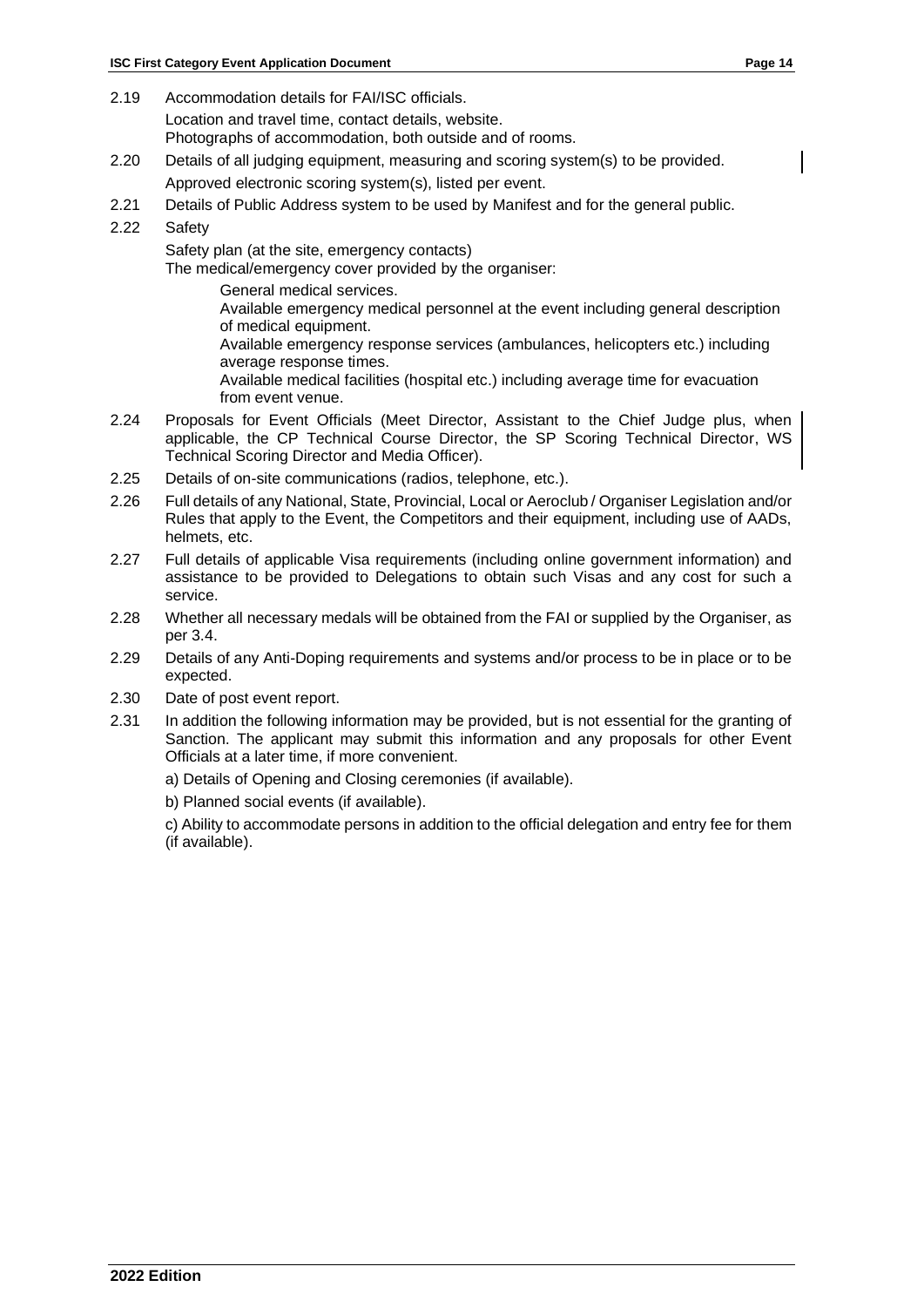## **ANNEX 3 FAI/ISC – OFFICIAL BULLETIN FORMAT**

**Note: all information must be as per accepted bid and organiser agreement. Specific note must be made in this bulletin of any ISC approved changes to the original bid**

## **FEDERATION AERONAUTIQUE INTERNATIONALE**

**INTERNATIONAL SKYDIVING COMMISSION**



## **OFFICIAL INFORMATION BULLETIN #1 "nrst/nd" FAI "Continental/World" "Parachuting/Indoor Skydiving" "Championships/World Cup" of "Event(s)" "Year"**

LOGO ORGANISER / EVENT LOGO NAC / National Parachute Federation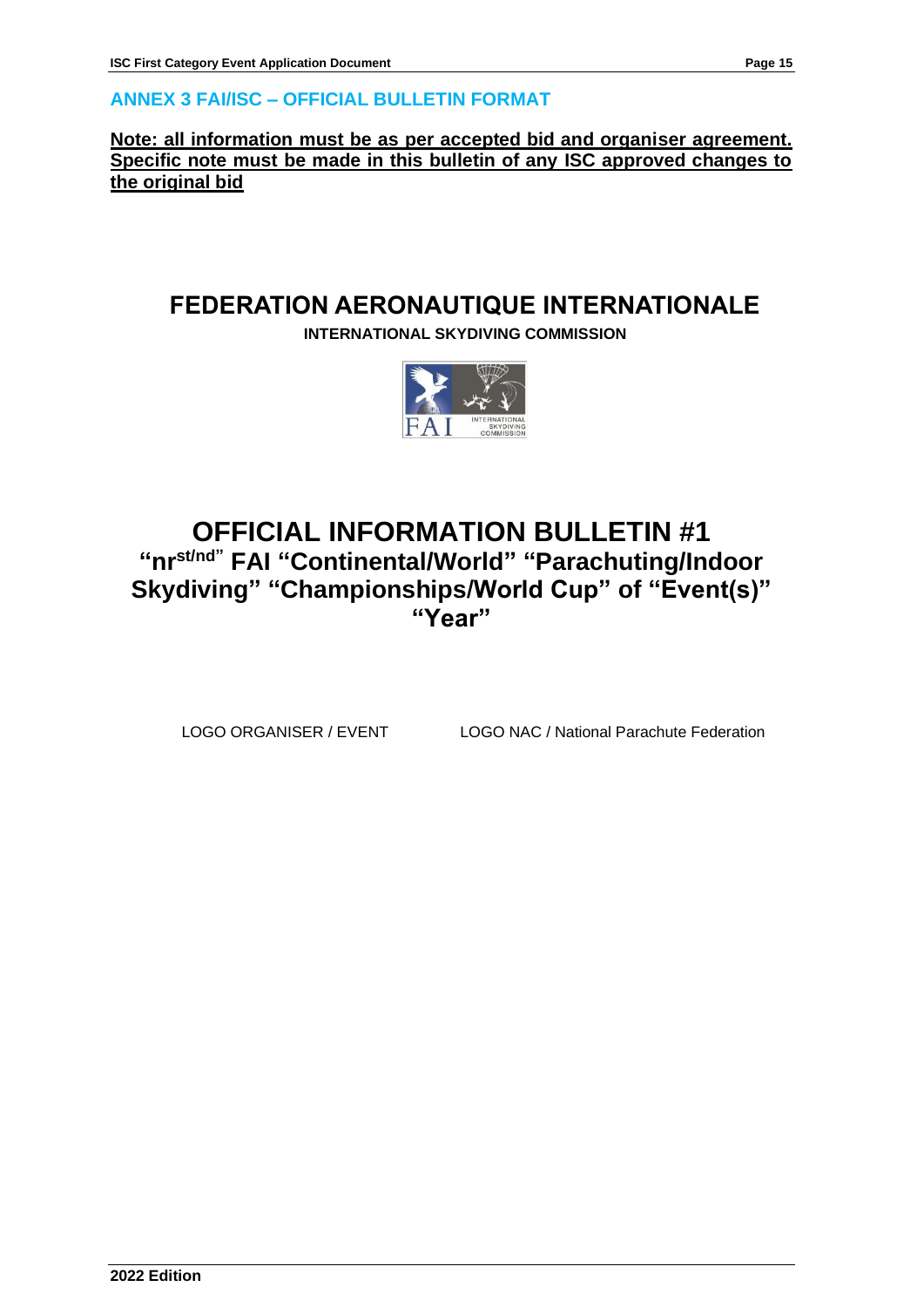## **1 Event organisers**

Provide name, address, telephone numbers, e-mail and contact name for:

1.1 FAI Member/NAC

Name: Address: Zip: City: Country: Telephone: E-mail: 1.2 National Parachute Federation (if different from 1.1) Name / Address / Zip / City / Country / Telephone / E-mail 1.3 ISC Delegate Name:

- p/a NAC address:
- 1.4 Organising Committee (if different from 1.1 or 1.2 above) Name / Address / Zip / City / Country / Telephone / E-mail

## **2 Aims of the FCE**

See relevant competition rules

## **3 Date and place of the FCE**

3.1 Event Dates – the time period must comply with that set out in the Competition Rules and the Sporting Code Section 5.

Complete program / Official training / Competition dates and schedule:

| Official arrival day              | date | time |
|-----------------------------------|------|------|
| Official practice day(s)          | date | time |
| Opening ceremony                  | date | time |
| <b>Competition starts</b>         | date | time |
| Competition ends (last take off)  | date | time |
| Competitors meeting (provisional) | date | time |
| Award ceremony                    | date | time |
| Banquet & closing party           | date | time |
| Departure day                     | date |      |

3.2 Location of Event (City, Airport, etc.)

A map with the venue, in relation to major cities.

3.4 Details of access to location by air (recommended main airport, other airports, with relevant road and rail connections (including timetables, car rental possibilities, and (if included in the bid) pickup arrangements with costs.

## **4 Transportation**

Arrival / departure: (recommended) airport / train station

Transport to competition venue: time and cost (if not included in the entry fee)

Local transportation provided – shuttle to hotels, travel times, schedule, cost (if not included in the entry fee)

## **5 Entry: Fees & Registration**

Entry Fees (specifying for each delegation member and what is in/excluded) Entry dates (for preliminary and final registration, see SC5) Number of teams allowed (if not specified in Competition Rules) Registration procedure (online, excel, email) Payment procedure Full bank information (beneficiary, account name and number, IBAN, BIC/Swift, etc.)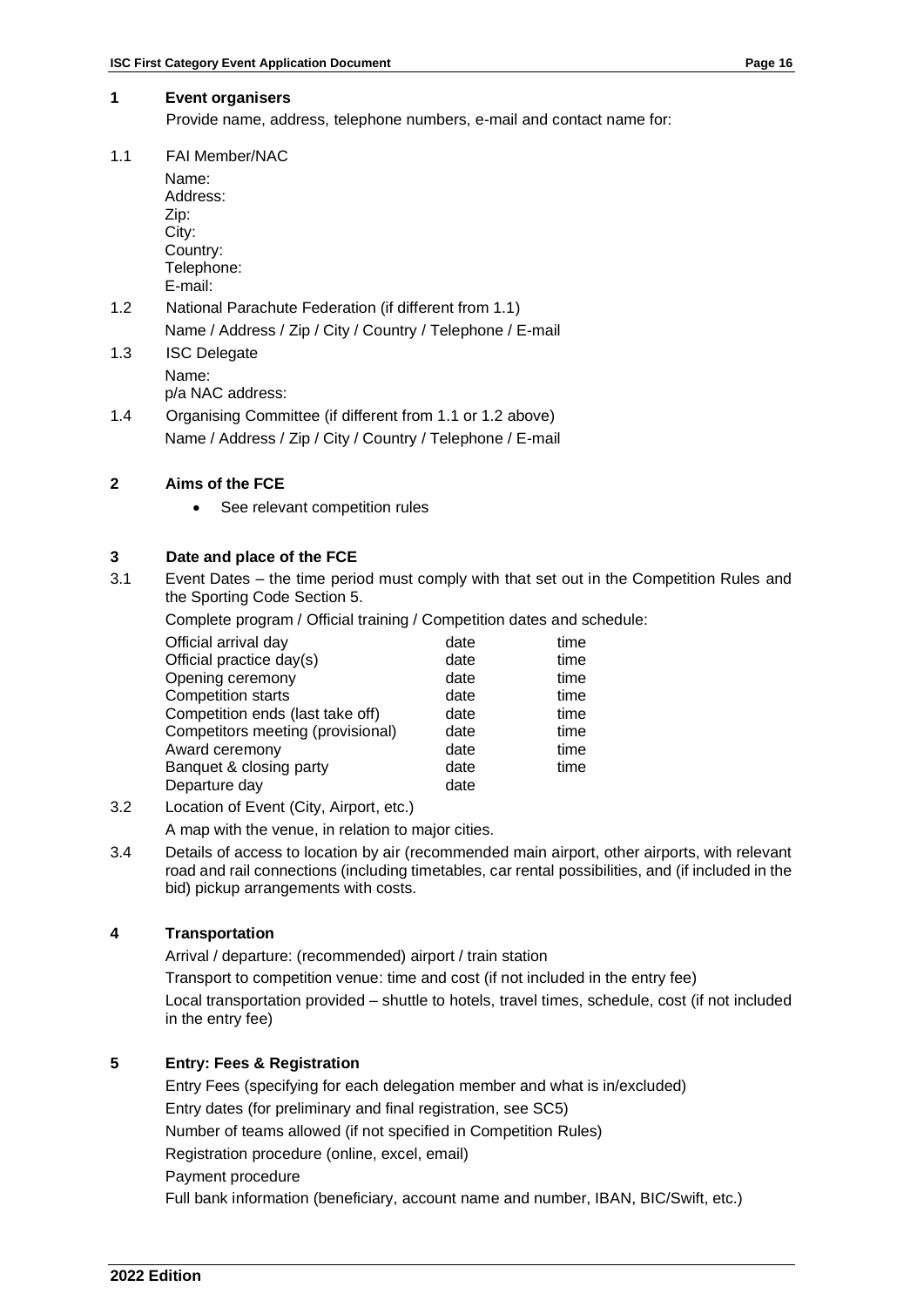#### **6 Drop zone / Wind Tunnel facilities**

Competition layout (landing zone measurements and altitude, hazards (if any)) registration area / packing area / creeper area / mock-up / manifest / dubbing area / competitor indooroutdoor area(s), rigging services), official bulletin board, judging area, media area, internet connection, photocopier capacity, computer and printer availability, Drop zone TV, on-site food services, drinking water, toilets, showers.

Ground and aerial photographs of Airfield / Drop zone

Previous event(s) experience at the particular venue(s)

## **7 Aircraft / Wind Tunnel details**

Aircraft type(s) and number Any operational characteristics of the specific aircraft that would be of interest to the competitors Exit speed Door dimensions including any wind deflectors and handle locations. Photographs showing door and handles recommended Belts/restraints

Wind Tunnel details: chamber diameter, wind speed settings, height, door measurements, cameras (position and screen image), music system, etc. Photographs showing chamber and door recommended.

### **8 Pre-event**

Aircraft: type(s), altitude, cost, date Tunnel time: cost, date, time reservation procedure and allotted training time per team/competitor.

### **9 Accommodation details**

Specified for competitors, staff, accompanying persons Address, Contact information, website (photographs recommended) Travel distance and time between event site and accommodation Cost (pre official arrival day)

## **10 Equipment**

Helmets, AAD, Wingsuits, Reserve parachute repack cycle and national rulings on foreign equipment, (CP: quick release)

#### **11 Organisation officials**

Meet Director FAI Controller Chief Judge Assistant to Chief Judge Event Judge(s) Electronic Scoring Operator Chief of Judge Training (if applicable) CP Technical Course Director (if applicable) SP Scoring Technical Director (if applicable) WS Technical Scoring Director (if applicable) Jury members (if applicable)

## **12 Judging & Scoring**

ISC approved judging equipment, measuring and (electronic) scoring system(s) Results publication details (as per ISC requirements) Judges training course: dates, time, equipment, area (if applicable)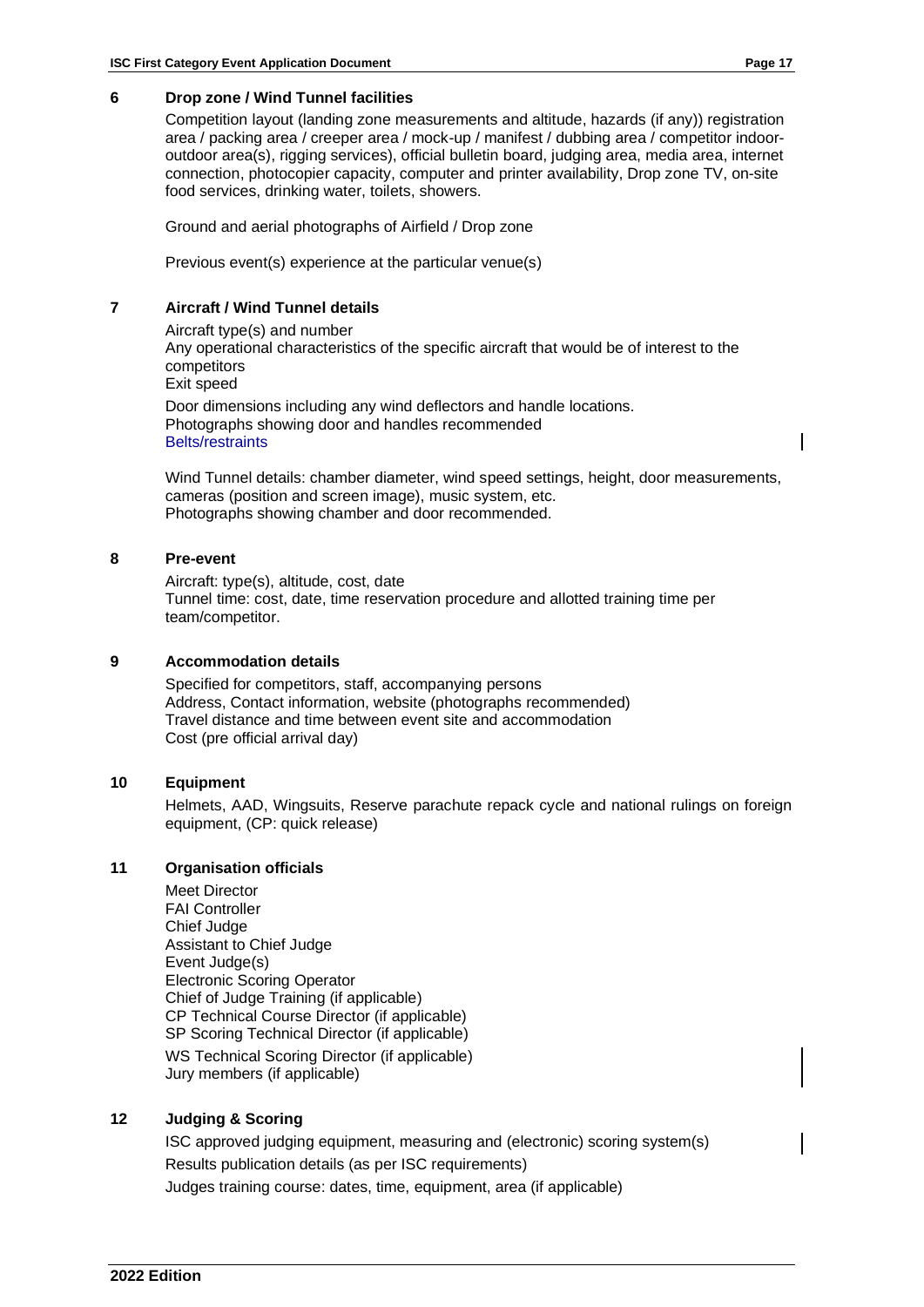## **13 Medical / emergency details**

General medical services Available emergency medical personnel at the event including general description of medical equipment. Available emergency response services (ambulances, helicopters etc.) including average response times. Available medical facilities (hospital etc.) including average time for evacuation from event venue.

## **14 Insurance details**

Personal medical & repatriation insurance requirements (including minimum amount of coverage) Third party liability insurance requirements (including minimum amount of coverage)

## **15 Visa information**

Required travel documents Details about visa requirements Assistance by organiser (if any) for obtaining visa Government website regarding visa

## **16 Rules and Regulations**

Competition Rules Sporting Code Section 5 Drop zone / Wind Tunnel rules Doping requirements and control

### **17 Weather**

Statistical meteorological data, based on information of the past 5 years.

### **18 Other matters**

National flag and anthem (as per SC5) Prize money (optional)

Date of issue of Official Bulletin #2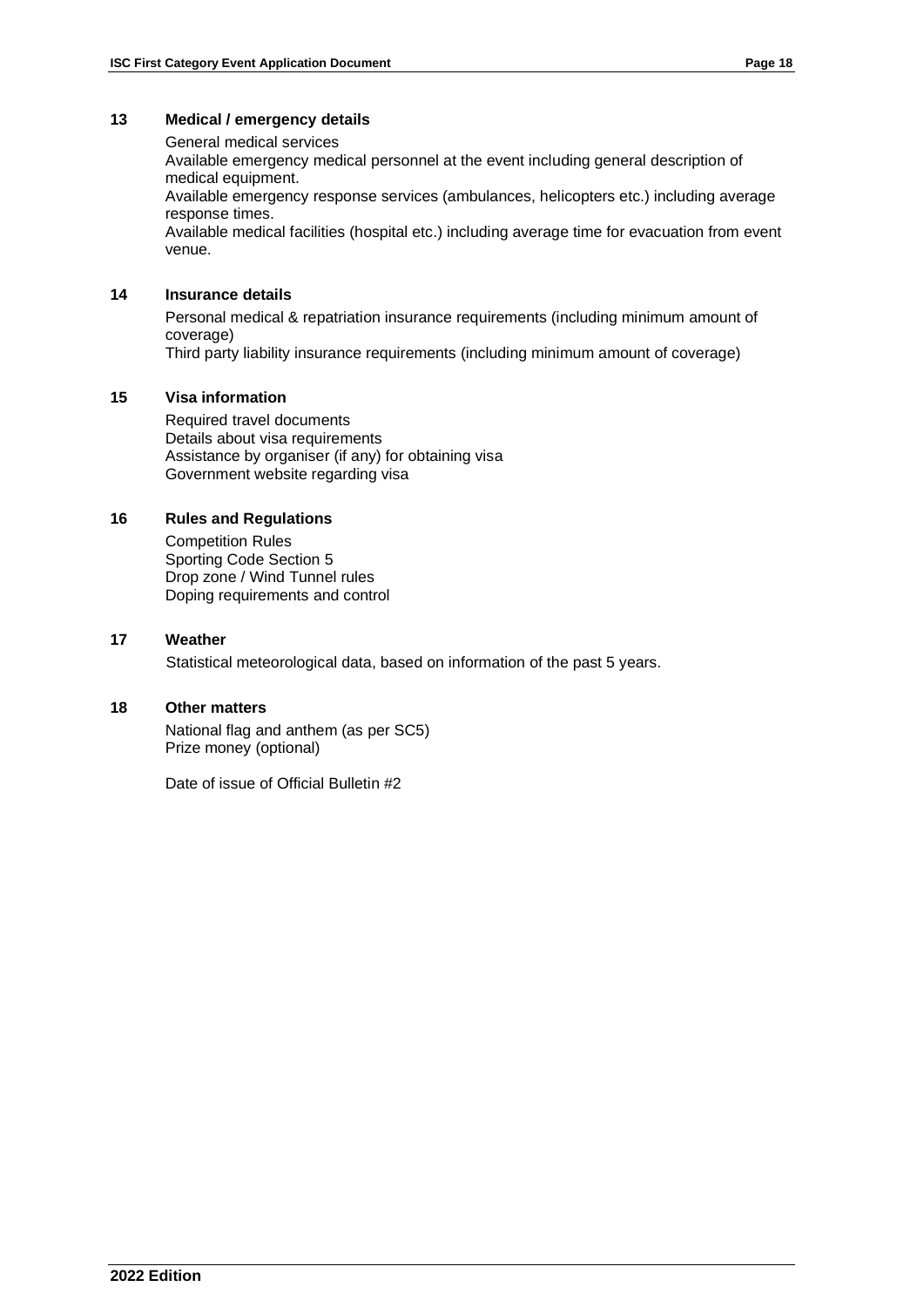**Note: all information must be as per accepted bid and Organiser Agreement**

## **FEDERATION AERONAUTIQUE INTERNATIONALE**

**INTERNATIONAL SKYDIVING COMMISSION**



## **OFFICIAL INFORMATION BULLETIN #2 "nrst/nd" FAI "Continental/World" "Parachuting/Indoor Skydiving" "Championships/World Cup" of "Event(s)" "Year"**

LOGO ORGANISER / EVENT LOGO NAC / National Parachute Federation